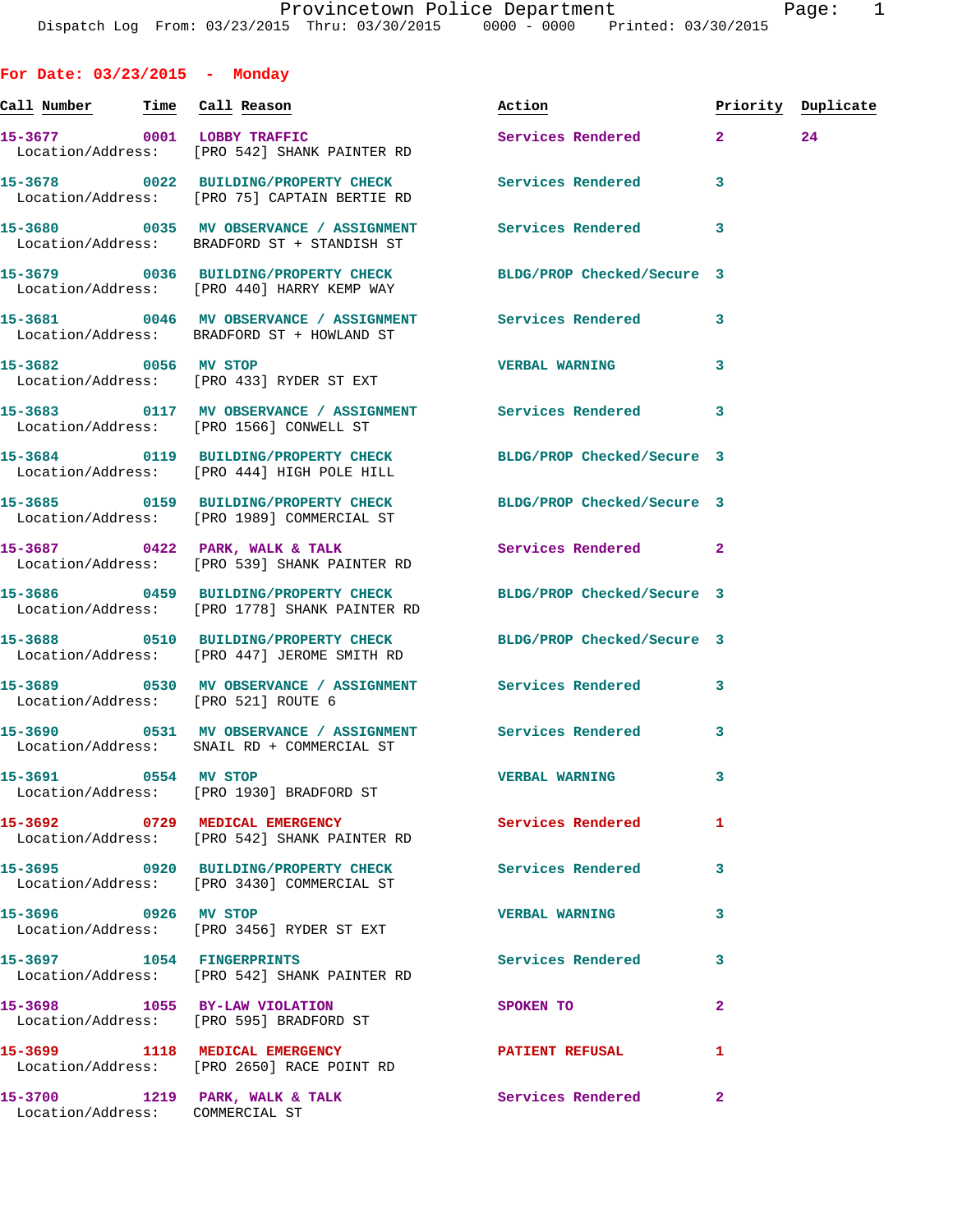|                                                         | Dispatch Log From: 03/23/2015 Thru: 03/30/2015 0000 - 0000 Printed: 03/30/2015                                | Provincetown Police Department |              | Page: 2      |  |
|---------------------------------------------------------|---------------------------------------------------------------------------------------------------------------|--------------------------------|--------------|--------------|--|
|                                                         | 15-3701 1240 MV STOP VERBAL WARNING 3<br>Location/Address: COMMERCIAL ST + ARCH ST                            |                                |              |              |  |
|                                                         | 15-3702 1301 MV OBSERVANCE / ASSIGNMENT No Action Required 3<br>Location/Address: [PRO 447] JEROME SMITH RD   |                                |              |              |  |
|                                                         | 15-3703 1329 MV OBSERVANCE / ASSIGNMENT Services Rendered 3<br>Location/Address: SHANK PAINTER RD             |                                |              |              |  |
|                                                         | 15-3704 1353 MEDICAL EMERGENCY PATIENT REFUSAL 1<br>Location/Address: [PRO 175] COMMERCIAL ST                 |                                |              | $\mathbf{2}$ |  |
|                                                         | 15-3705 1533 LARCENY / FORGERY FRAUD SPOKEN TO<br>Location/Address: [PRO 542] SHANK PAINTER RD                |                                | $\mathbf{2}$ |              |  |
|                                                         | 15-3707 1621 FOLLOW UP<br>Location/Address: [PRO 595] BRADFORD ST                                             | No Action Required 2           |              |              |  |
| Location/Address: COMMERCIAL ST                         | 15-3708 1652 PARK, WALK & TALK 1999 Services Rendered 2                                                       |                                |              |              |  |
|                                                         | 15-3709 1709 MEDICAL EMERGENCY 1 Transported to Hospital 1<br>Location/Address: [PRO 3222] ALDEN ST           |                                |              |              |  |
|                                                         | 15-3710 1718 BUILDING/PROPERTY CHECK BLDG/PROP Checked/Secure 3<br>Location/Address: [PRO 1638] COMMERCIAL ST |                                |              |              |  |
|                                                         | 15-3712 1746 MV OBSERVANCE / ASSIGNMENT No Action Required 3<br>Location/Address: HOWLAND ST + BRADFORD ST    |                                |              |              |  |
|                                                         | 15-3713 1750 LOST GLASSES<br>Location/Address: [PRO 3004] BRADFORD ST                                         | Services Rendered 3            |              |              |  |
|                                                         | 15-3714 1758 MV STOP<br>Location: SURF SIDE/BRADDFORD ST SIDE                                                 | <b>VERBAL WARNING</b>          | 3            |              |  |
|                                                         | 15-3715 1811 MV OBSERVANCE / ASSIGNMENT No Action Required 3<br>Location/Address: [PRO 3440] ROUTE 6          |                                |              |              |  |
| 15-3716 1835 MV STOP<br>Location: 361 BRADFORD ST       |                                                                                                               | VERBAL WARNING 3               |              |              |  |
|                                                         | 15-3717 2056 BUILDING/PROPERTY CHECK BLDG/PROP Checked/Secure 3<br>Location/Address: [PRO 175] COMMERCIAL ST  |                                |              |              |  |
|                                                         | 15-3718 2141 ALARM - GENERAL<br>Location/Address: [PRO 1180] COMMERCIAL ST                                    | <b>False Alarm</b>             | $\mathbf{1}$ |              |  |
|                                                         | 15-3719 2152 BUILDING/PROPERTY CHECK BLDG/PROP Checked/Secure 3<br>Location/Address: [PRO 2206] COMMERCIAL ST |                                |              |              |  |
|                                                         | 15-3720 2329 BUILDING/PROPERTY CHECK<br>Location/Address: [PRO 3489] COMMERCIAL ST                            | BLDG/PROP Checked/Secure 3     |              |              |  |
|                                                         | 15-3721 2355 BUILDING/PROPERTY CHECK BLDG/PROP Checked/Secure 3<br>Location/Address: [PRO 1638] COMMERCIAL ST |                                |              |              |  |
| For Date: $03/24/2015$ - Tuesday                        |                                                                                                               |                                |              |              |  |
| 15-3722                                                 | 0006 LOBBY TRAFFIC<br>Location/Address: [PRO 542] SHANK PAINTER RD                                            | Services Rendered 2            |              | 20           |  |
|                                                         | 15-3723 0009 MV OBSERVANCE / ASSIGNMENT Services Rendered<br>Location/Address: RYDER ST + BRADFORD ST         |                                | 3            |              |  |
|                                                         | 15-3724 0012 MV OBSERVANCE / ASSIGNMENT Services Rendered 3<br>Location/Address: HOWLAND ST + BRADFORD ST     |                                |              |              |  |
| 15-3725 0022 MV STOP<br>Location/Address: COMMERCIAL ST |                                                                                                               | <b>VERBAL WARNING</b>          | 3            |              |  |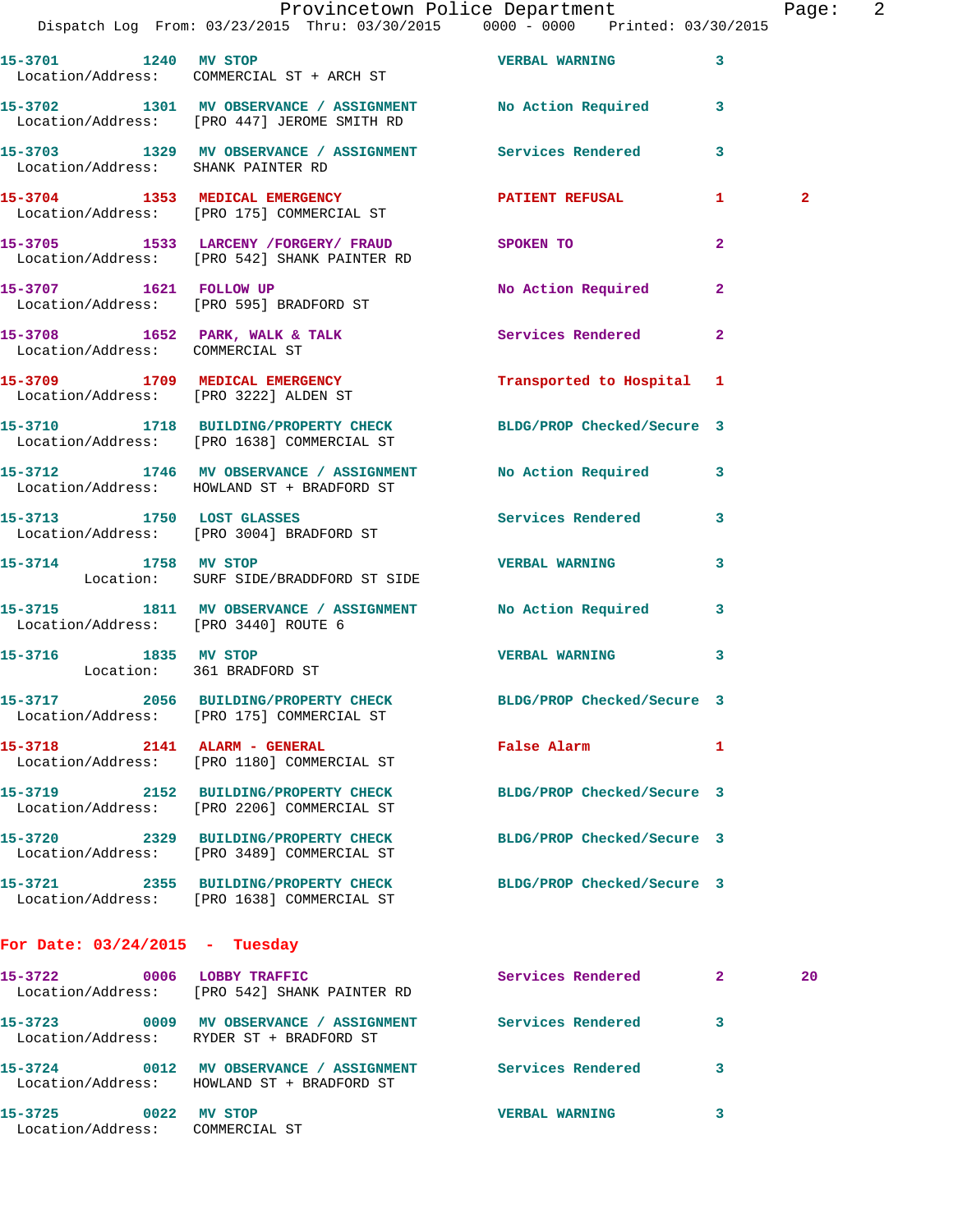|                                                              | 15-3726 0047 BUILDING/PROPERTY CHECK BLDG/PROP Checked/Secure 3<br>Location/Address: [PRO 530] SHANK PAINTER RD       |                            |                |   |
|--------------------------------------------------------------|-----------------------------------------------------------------------------------------------------------------------|----------------------------|----------------|---|
|                                                              | 15-3727 0050 MV OBSERVANCE / ASSIGNMENT Services Rendered<br>Location/Address: SHANK PAINTER RD + CAPTAIN BERTIES WAY |                            | 3              |   |
| 15-3728 0130 MV STOP                                         | Location/Address: RYDER ST + BRADFORD ST                                                                              | <b>VERBAL WARNING</b>      | 3              |   |
|                                                              | 15-3729 		 0139 MV OBSERVANCE / ASSIGNMENT Services Rendered<br>Location/Address: [PRO 2577] BRADFORD ST              |                            | 3              |   |
|                                                              | 15-3730 0204 BUILDING/PROPERTY CHECK BLDG/PROP Checked/Secure 3<br>Location/Address: [PRO 306] COMMERCIAL ST          |                            |                |   |
|                                                              | 15-3731 0210 BUILDING/PROPERTY CHECK BLDG/PROP Checked/Secure 3<br>Location/Address: [PRO 1650] BRADFORD ST EXT       |                            |                |   |
|                                                              | 15-3732 0306 BUILDING/PROPERTY CHECK BLDG/PROP Checked/Secure 3<br>Location/Address: [PRO 554] TREMONT ST             |                            |                |   |
|                                                              | 15-3733 0507 BUILDING/PROPERTY CHECK BLDG/PROP Checked/Secure 3<br>Location/Address: [PRO 2483] COMMERCIAL ST         |                            |                |   |
|                                                              | 15-3734 0513 BUILDING/PROPERTY CHECK BLDG/PROP Checked/Secure 3<br>Location/Address: [PRO 3609] COMMERCIAL ST         |                            |                |   |
|                                                              | 15-3735 0527 MV OBSERVANCE / ASSIGNMENT Services Rendered<br>Location/Address: [PRO 2818] CONWELL ST                  |                            | 3              |   |
| Location/Address: [PRO 521] ROUTE 6                          | 15-3736 0607 BUILDING/PROPERTY CHECK Services Rendered                                                                |                            | 3              |   |
| 15-3737 0623 LIFT ASSIST                                     | Location/Address: [PRO 781] CAPTAIN BERTIES WAY                                                                       | Services Rendered          | 1              |   |
| Location/Address: [PRO 3440] ROUTE 6                         | 15-3738 0754 MV OBSERVANCE / ASSIGNMENT Services Rendered                                                             |                            | 3              |   |
| 15-3739 0809 AT SCHOOL                                       | Location/Address: [PRO 569] WINSLOW ST                                                                                | Services Rendered          | 3              |   |
|                                                              | 15-3740 0841 BUILDING/PROPERTY CHECK Services Rendered<br>Location/Address: [PRO 526] RYDER ST EXT                    |                            | 3              |   |
|                                                              | 15-3741 0847 PARK, WALK & TALK<br>Location/Address: [PRO 488] MAYFLOWER ST                                            | <b>Services Rendered</b>   |                |   |
| Location/Address: [PRO 3287] ROUTE 6                         | 15-3742 0853 BUILDING/PROPERTY CHECK BLDG/PROP Checked/Secure 3                                                       |                            |                |   |
|                                                              | 15-3743 0941 PARK, WALK & TALK<br>Location/Address: [PRO 175] COMMERCIAL ST                                           | Services Rendered          | $\overline{a}$ |   |
| 15-3744 0954 HAZARDS<br>Location/Address: [PRO 2479] ROUTE 6 |                                                                                                                       | Taken/Referred to Other    | $\mathbf{2}$   |   |
|                                                              | 15-3745 1124 SYNCHOPAL/EVALUATION<br>Location/Address: [PRO 2645] SHANK PAINTER RD                                    | PATIENT REFUSAL            | 1              |   |
|                                                              | 15-3746 1143 BUILDING/PROPERTY CHECK<br>Location/Address: [PRO 3317] CEMETERY RD                                      | BLDG/PROP Checked/Secure 3 |                | 1 |
|                                                              | 15-3747 1219 BOAT/HARBORMASTER<br>Location/Address: [PRO 3259] MACMILLAN WHARF                                        | Services Rendered          | $\mathbf{2}$   |   |
|                                                              | 15-3748 1222 PARK, WALK & TALK<br>Location: [PRO 3431] LOPES SQUARE                                                   | Services Rendered          | $\overline{a}$ |   |
| 15-3749                                                      | <b>1258 DRONE FLIGHT</b>                                                                                              | No Action Required         | 3              |   |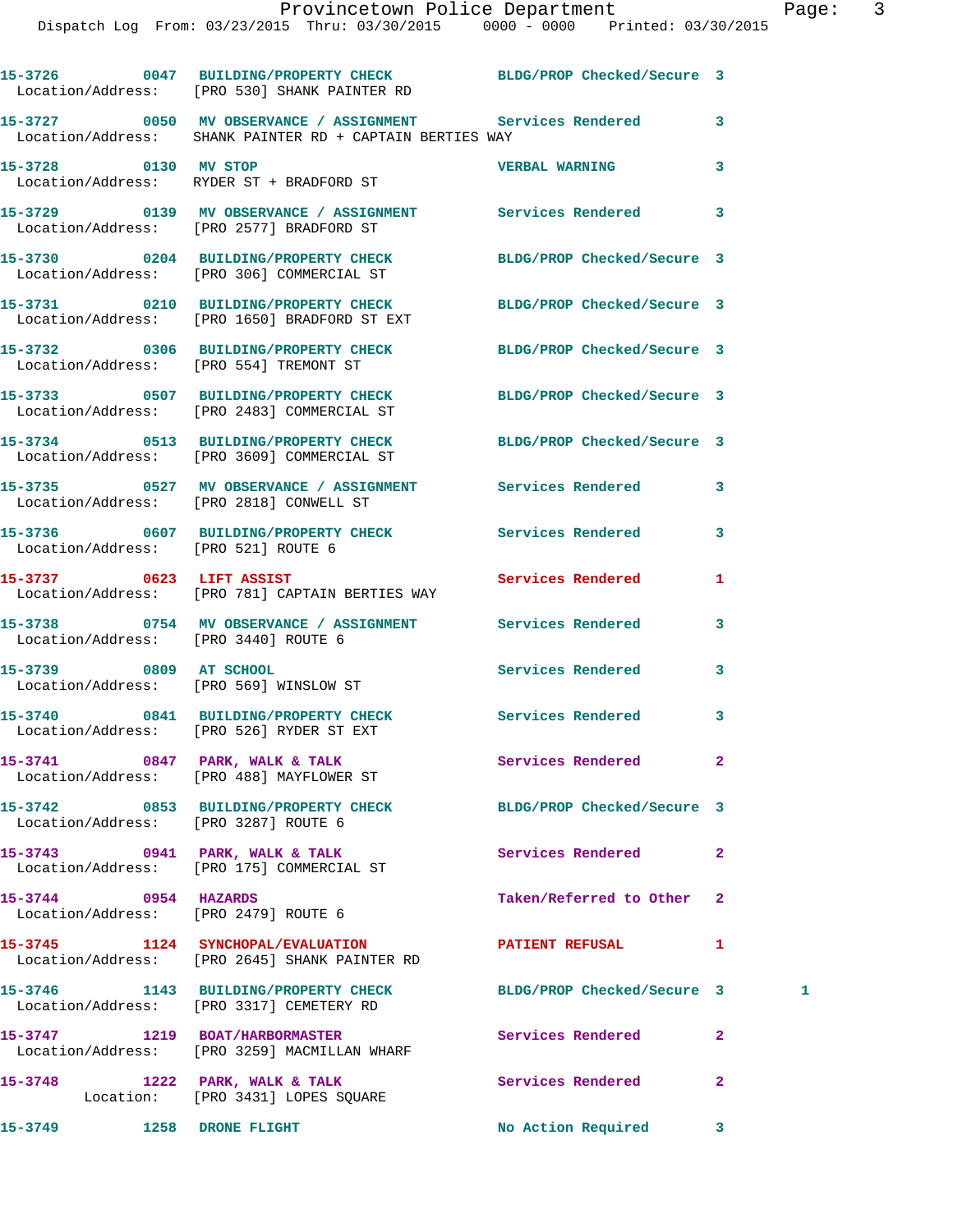| 15-3750 1259 PARK, WALK & TALK                                     | Location/Address: [PRO 526] RYDER ST EXT                                                                        | <b>Services Rendered 22 Services</b> |                         |
|--------------------------------------------------------------------|-----------------------------------------------------------------------------------------------------------------|--------------------------------------|-------------------------|
| 15-3752 1747 MV ACCIDENT<br>Location/Address: [PRO 411] CONWELL ST |                                                                                                                 | Services Rendered                    | $\mathbf{1}$            |
|                                                                    | 15-3753 1819 BUILDING/PROPERTY CHECK<br>Location/Address: [PRO 433] RYDER ST EXT                                | BLDG/PROP Checked/Secure 3           |                         |
|                                                                    | 15-3754 1834 BUILDING/PROPERTY CHECK<br>Location/Address: [PRO 2206] COMMERCIAL ST                              | BLDG/PROP Checked/Secure 3           |                         |
| 15-3755 1913 THREATS                                               | Location/Address: [PRO 2548] HOWLAND ST                                                                         | Services Rendered 2                  |                         |
|                                                                    | 15-3756 2017 BUILDING/PROPERTY CHECK<br>Location/Address: [PRO 3259] MACMILLAN WHARF                            | BLDG/PROP Checked/Secure 3           |                         |
| Location/Address: [PRO 3287] ROUTE 6                               | 15-3757 2146 BUILDING/PROPERTY CHECK BLDG/PROP Checked/Secure 3                                                 |                                      |                         |
|                                                                    | 15-3758 2205 BUILDING/PROPERTY CHECK<br>Location/Address: [PRO 341] COMMERCIAL ST                               | BLDG/PROP Checked/Secure 3           |                         |
|                                                                    | 15-3759 2211 BUILDING/PROPERTY CHECK<br>Location/Address: [PRO 515] RACE POINT RD                               | BLDG/PROP Checked/Secure 3           |                         |
| For Date: $03/25/2015$ - Wednesday                                 |                                                                                                                 |                                      |                         |
|                                                                    | 15-3760 0126 BUILDING/PROPERTY CHECK<br>Location/Address: [PRO 2483] COMMERCIAL ST                              | Services Rendered 3                  |                         |
|                                                                    | 15-3761 0128 MV OBSERVANCE / ASSIGNMENT<br>Location/Address: [PRO 106] COMMERCIAL ST                            | <b>Services Rendered</b>             | 3                       |
|                                                                    | 15-3762 0216 BUILDING/PROPERTY CHECK<br>Location/Address: [PRO 2206] COMMERCIAL ST                              | Services Rendered                    | 3                       |
|                                                                    | 15-3763 0323 BUILDING/PROPERTY CHECK BLDG/PROP Checked/Secure 3<br>Location/Address: [PRO 3259] MACMILLAN WHARF |                                      |                         |
|                                                                    | 15-3764 0433 MV OBSERVANCE / ASSIGNMENT<br>Location/Address: [PRO 2489] BRADFORD ST                             | Services Rendered 3                  |                         |
|                                                                    | 15-3765 0525 BUILDING/PROPERTY CHECK<br>Location/Address: [PRO 444] HIGH POLE HILL                              | BLDG/PROP Checked/Secure 3           |                         |
| Location/Address: ROUTE 6 + HOWLAND ST                             | 15-3766 0540 MV OBSERVANCE / ASSIGNMENT Services Rendered 3                                                     |                                      |                         |
|                                                                    |                                                                                                                 |                                      | 3                       |
| 15-3768 0606 VERBAL SPEED                                          | Location/Address: RACE POINT RD + NELSON AVE                                                                    | <b>VERBAL WARNING</b>                | $\overline{\mathbf{3}}$ |
| 15-3770 0725 WARRANT ARREST                                        | Location/Address: [PRO 3121] COMMERCIAL ST<br>Refer To Arrest: 15-42-AR                                         | Arrest(s) Made                       | 3                       |
| 15-3771 0815 AT SCHOOL                                             | Location/Address: [PRO 569] WINSLOW ST                                                                          | <b>Services Rendered</b>             | $\overline{\mathbf{3}}$ |
|                                                                    | 15-3772 0932 INSURANCE FRAUD CLAIM SPOKEN TO<br>Location/Address: [PRO 3015] BRADFORD ST                        |                                      | $\mathbf{2}$            |
|                                                                    | 15-3773 1020 BOAT VANDALIZED<br>Location/Address: [PRO 3259] MACMILLAN WHARF                                    | <b>SPOKEN TO</b>                     | 3                       |
|                                                                    |                                                                                                                 |                                      |                         |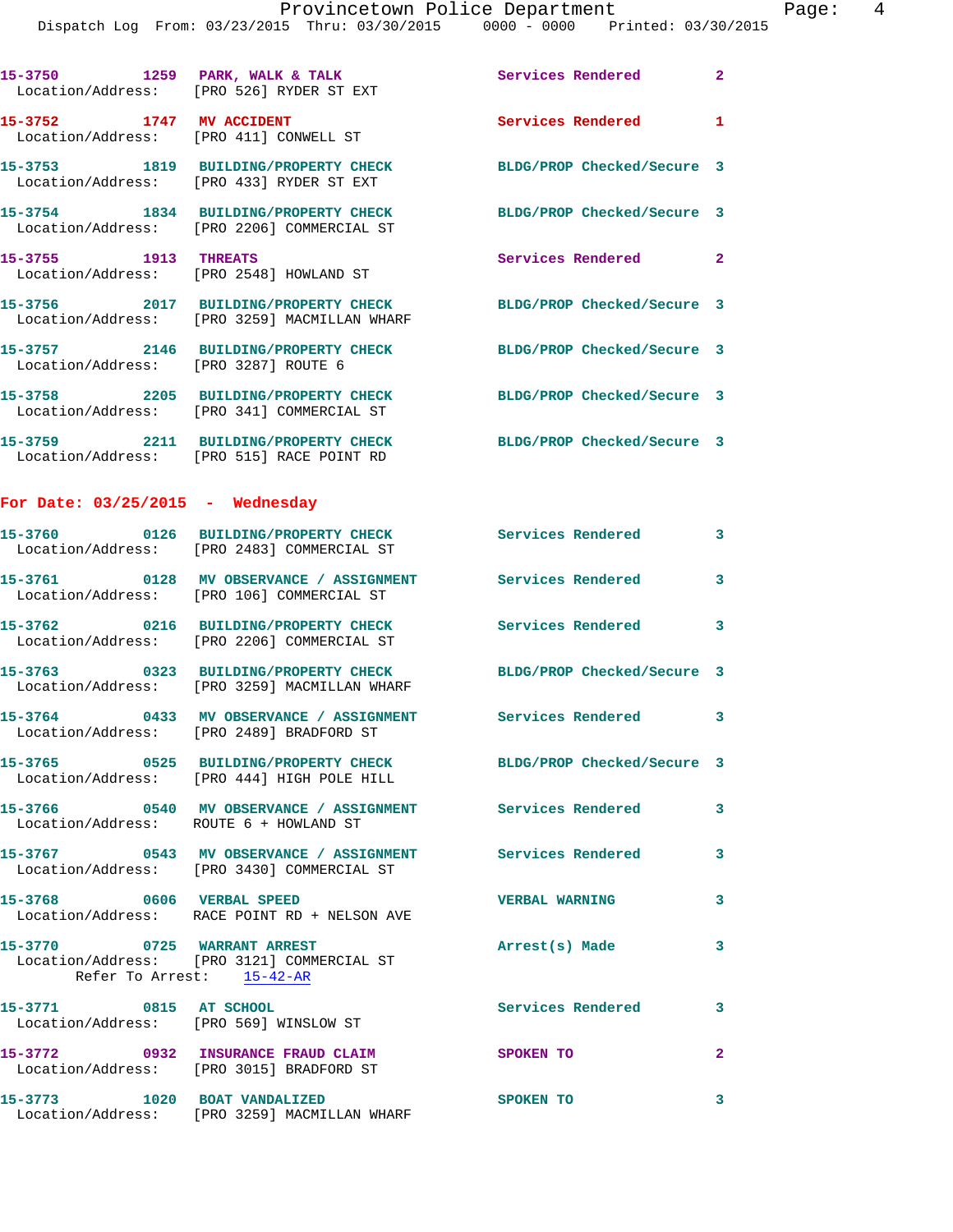|                                        | Provincetown Police Department<br>Dispatch Log From: 03/23/2015 Thru: 03/30/2015 0000 - 0000 Printed: 03/30/2015    |                                                                                                               |                         | Page: 5        |  |
|----------------------------------------|---------------------------------------------------------------------------------------------------------------------|---------------------------------------------------------------------------------------------------------------|-------------------------|----------------|--|
|                                        | 15-3774 1030 FOLLOW UP<br>Location/Address: [PRO 3259] MACMILLAN WHARF                                              | SPOKEN TO AND TO A STATE OF THE STATE OF THE STATE OF THE STATE OF THE STATE OF THE STATE OF THE STATE OF THE | $\overline{2}$          |                |  |
|                                        | 15-3775 1035 MV COMPLAINT<br>Location/Address: [PRO 2490] PROVINCELANDS RD                                          | Services Rendered 2                                                                                           |                         |                |  |
|                                        | 15-3776 1131 PINCHED GAS LINE<br>Location/Address: [PRO 3436] BRADFORD ST                                           | Services Rendered 1                                                                                           |                         |                |  |
|                                        | 15-3777 1152 SUSPICIOUS ACTIVITY<br>Location/Address: [PRO 542] SHANK PAINTER RD                                    | FOLLOW UP                                                                                                     | $\mathbf{2}$            |                |  |
|                                        | 15-3778 1227 SERVE RESTRAINING ORDER<br>Location/Address: [PRO 542] SHANK PAINTER RD                                | No Action Required                                                                                            | $\mathbf{2}$            |                |  |
| Location/Address: [PRO 3222] ALDEN ST  | 15-3779 1254 DOCTOR-ORDERED TRANSPORT                                                                               | Transported to Hospital 1                                                                                     |                         |                |  |
|                                        | 15-3781 1413 MV COMPLAINT<br>Location/Address: [PRO 542] SHANK PAINTER RD                                           | Services Rendered 2                                                                                           |                         |                |  |
| Location/Address: [PRO 56] BRADFORD ST | 15-3782 1431 ATTEMPTED FRAUD                                                                                        | Services Rendered 2                                                                                           |                         |                |  |
|                                        | 15-3783 1452 LOBBY TRAFFIC<br>Location/Address: [PRO 542] SHANK PAINTER RD                                          | Services Rendered 2                                                                                           |                         | 29             |  |
|                                        | 15-3785 1538 FOUND CAMERA/RETURNED<br>Location/Address: [PRO 650] COMMERCIAL ST                                     | Services Rendered 3                                                                                           |                         | 1              |  |
|                                        | 15-3784 1539 SERVE RESTRAINING ORDER Services Rendered 2<br>Location/Address: [PRO 542] SHANK PAINTER RD            |                                                                                                               |                         | $\overline{a}$ |  |
|                                        | 15-3787 1703 ASSIST AGENCY / MUTUAL AID Services Rendered<br>Location/Address: [PRO 399] COMMERCIAL ST              |                                                                                                               | $\mathbf{3}$            |                |  |
| 15-3788 1715 DRONE LAUNCH              |                                                                                                                     | Services Rendered 3                                                                                           |                         |                |  |
|                                        | 15-3789 1730 MV STOP<br>Location/Address: PRINCE ST + BRADFORD ST                                                   | <b>VERBAL WARNING</b>                                                                                         | 3                       |                |  |
| 1738 MV STOP<br>15-3790                | Location/Address: [PRO 2489] BRADFORD ST                                                                            | <b>VERBAL WARNING</b>                                                                                         | $\overline{\mathbf{3}}$ |                |  |
| Location/Address: [PRO 3440] ROUTE 6   | 15-3791 1747 MV OBSERVANCE / ASSIGNMENT Services Rendered 3                                                         |                                                                                                               |                         |                |  |
|                                        | 15-3792 1845 ALARM - GENERAL<br>Location/Address: [PRO 227] COMMERCIAL ST                                           | <b>False Alarm</b>                                                                                            |                         | 1              |  |
|                                        | 15-3793 1901 FIRE, OTHER<br>Location/Address: [PRO 1184] COMMERCIAL ST                                              | Services Rendered 1                                                                                           |                         |                |  |
|                                        | 15-3794 1950 BUILDING/PROPERTY CHECK BLDG/PROP Checked/Secure 3<br>Location/Address: [PRO 2490] PROVINCELANDS RD    |                                                                                                               |                         |                |  |
|                                        | 15-3795 2002 MV OBSERVANCE / ASSIGNMENT Services Rendered 3<br>Location/Address: JEROME SMITH RD + SHANK PAINTER RD |                                                                                                               |                         |                |  |
| 15-3796 2013 MV STOP                   | Location/Address: BROWNE ST + SHANK PAINTER RD                                                                      | VERBAL WARNING 3                                                                                              |                         |                |  |
|                                        | 15-3797 2032 MV OBSERVANCE / ASSIGNMENT No Action Required 3<br>Location/Address: SHANK PAINTER RD + BRADFORD ST    |                                                                                                               |                         |                |  |
| Location/Address: CEMETERY RD          | 15-3798 2038 SUSPICIOUS ACTIVITY Services Rendered 2                                                                |                                                                                                               |                         |                |  |
|                                        | 15-3799 2113 BUILDING/PROPERTY CHECK BLDG/PROP Checked/Secure 3<br>Location/Address: [PRO 2543] MACMILLAN WHARF     |                                                                                                               |                         |                |  |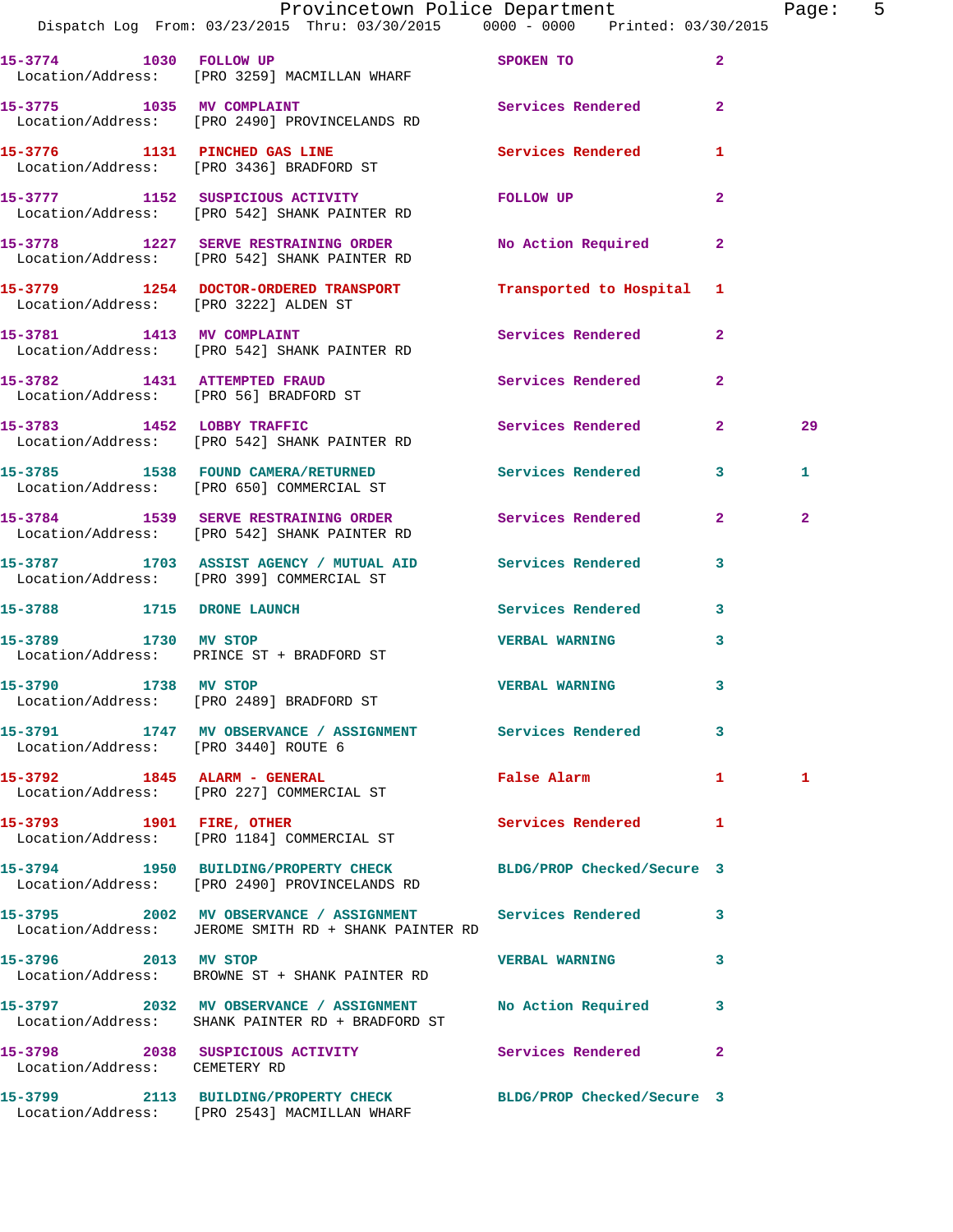|                                       |                                                                                                                 | Provincetown Police Department<br>Dispatch Log From: 03/23/2015 Thru: 03/30/2015 0000 - 0000 Printed: 03/30/2015 | -6<br>Page:  |
|---------------------------------------|-----------------------------------------------------------------------------------------------------------------|------------------------------------------------------------------------------------------------------------------|--------------|
|                                       | 15-3800 2326 BUILDING/PROPERTY CHECK BLDG/PROP Checked/Secure 3<br>Location/Address: [PRO 2483] COMMERCIAL ST   |                                                                                                                  |              |
|                                       | 15-3801 2329 BUILDING/PROPERTY CHECK Services Rendered 3<br>Location/Address: [PRO 2490] PROVINCELANDS RD       |                                                                                                                  |              |
|                                       | 15-3802 2346 BUILDING/PROPERTY CHECK<br>Location/Address: [PRO 2483] COMMERCIAL ST                              | Services Rendered<br>$\overline{\mathbf{3}}$                                                                     |              |
|                                       | 15-3804 2351 MV OBSERVANCE / ASSIGNMENT Services Rendered<br>Location/Address: [PRO 2489] BRADFORD ST           | 3                                                                                                                |              |
| For Date: $03/26/2015$ - Thursday     |                                                                                                                 |                                                                                                                  |              |
|                                       | 15-3805 0032 BUILDING/PROPERTY CHECK BLDG/PROP Checked/Secure 3<br>Location/Address: [PRO 306] COMMERCIAL ST    |                                                                                                                  |              |
|                                       | 15-3806 0053 MV OBSERVANCE / ASSIGNMENT Services Rendered 3<br>Location/Address: [PRO 106] COMMERCIAL ST        |                                                                                                                  |              |
| 15-3807 0121 POWER OUTAGE             |                                                                                                                 | Services Rendered 3                                                                                              | $\mathbf{2}$ |
|                                       | 15-3808 0237 ALARM - GENERAL<br>Location/Address: [PRO 2018] COMMERCIAL ST                                      | BLDG/PROP Checked/Secure 1                                                                                       |              |
|                                       | 15-3809 0245 BUILDING/PROPERTY CHECK BLDG/PROP Checked/Secure 3<br>Location/Address: [PRO 530] SHANK PAINTER RD |                                                                                                                  |              |
|                                       | 15-3810 0444 CO ALARM<br>Location/Address: [PRO 1251] SEASHORE PARK DR                                          | Services Rendered 1                                                                                              |              |
|                                       | 15-3811 0520 BUILDING/PROPERTY CHECK<br>Location/Address: [PRO 2898] JEROME SMITH RD                            | BLDG/PROP Checked/Secure 3                                                                                       |              |
|                                       | 15-3812 0543 TTY TEST CALL<br>Location/Address: [PRO 542] SHANK PAINTER RD                                      | Services Rendered 1                                                                                              |              |
|                                       | 15-3813 0609 BUILDING/PROPERTY CHECK<br>Location/Address: [PRO 175] COMMERCIAL ST                               | BLDG/PROP Checked/Secure 3                                                                                       |              |
|                                       | 15-3814 0622 BUILDING/PROPERTY CHECK BLDG/PROP Checked/Secure 3<br>Location/Address: [PRO 3256] COMMERCIAL ST   |                                                                                                                  |              |
|                                       | 15-3815 0737 PARK, WALK & TALK<br>Location/Address: PEARL ST + COMMERCIAL ST                                    | Services Rendered 2                                                                                              |              |
| Location/Address: [PRO 3287] ROUTE 6  | 15-3816 0747 BUILDING/PROPERTY CHECK BLDG/PROP Checked/Secure 3                                                 |                                                                                                                  |              |
| 15-3817 0813 AT SCHOOL                | Location/Address: [PRO 569] WINSLOW ST                                                                          | Services Rendered 3                                                                                              |              |
| Location/Address: [PRO 512] PRINCE ST | 15-3819 0829 BUILDING/PROPERTY CHECK                                                                            | BLDG/PROP Checked/Secure 3                                                                                       |              |
|                                       | 15-3820 0829 SEAL ON BEACH<br>Location/Address: [PRO 3121] COMMERCIAL ST                                        | Taken/Referred to Other 2                                                                                        | 2            |
|                                       | 15-3821 0831 BROKEN DOOR<br>Location/Address: [PRO 124] COMMERCIAL ST                                           | 3<br>SPOKEN TO                                                                                                   |              |
|                                       | 15-3823 0945 MV OBSERVANCE / ASSIGNMENT<br>Location/Address: COMMERCIAL ST + SNAIL RD                           | Services Rendered<br>-3                                                                                          |              |
|                                       | 15-3822 0948 BUILDING/PROPERTY CHECK BLDG/PROP Checked/Secure 3<br>Location/Address: [PRO 2206] COMMERCIAL ST   |                                                                                                                  |              |
| 15-3824 0950 LOOSE DOG                | Location/Address: NICKERSON ST + BRADFORD ST                                                                    | Services Rendered 2                                                                                              |              |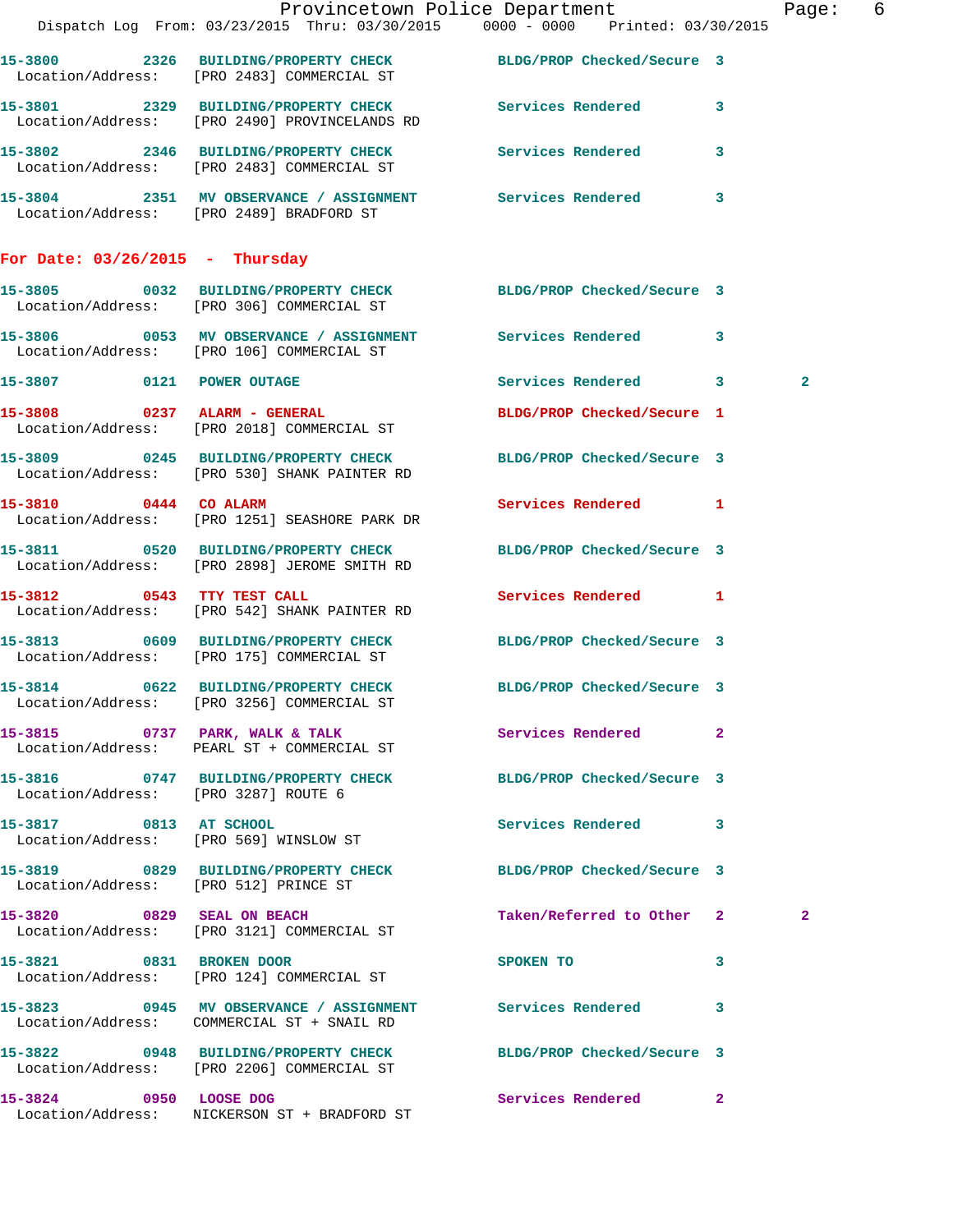|                                                              | Provincetown Police Department<br>Dispatch Log From: 03/23/2015 Thru: 03/30/2015 0000 - 0000 Printed: 03/30/2015 |                            |                | Page: | -7 |
|--------------------------------------------------------------|------------------------------------------------------------------------------------------------------------------|----------------------------|----------------|-------|----|
|                                                              | 15-3825 1039 LOBBY TRAFFIC<br>Location/Address: [PRO 542] SHANK PAINTER RD                                       | Services Rendered 2        |                | 28    |    |
|                                                              | 15-3827 1109 BUILDING/PROPERTY CHECK BLDG/PROP Checked/Secure 3<br>Location/Address: [PRO 1638] COMMERCIAL ST    |                            |                |       |    |
|                                                              | 15-3828 1124 MV OBSERVANCE / ASSIGNMENT Services Rendered 3<br>Location/Address: [PRO 2513] ROUTE 6              |                            |                |       |    |
|                                                              | 15-3829 1142 DOG IN MV<br>Location/Address: [PRO 526] RYDER ST EXT                                               | Services Rendered 2        |                |       |    |
|                                                              | 15-3830 1153 BUILDING/PROPERTY CHECK BLDG/PROP Checked/Secure 3<br>Location/Address: [PRO 2483] COMMERCIAL ST    |                            |                |       |    |
|                                                              | 15-3831 1158 BUILDING/PROPERTY CHECK BLDG/PROP Checked/Secure 3<br>Location/Address: [PRO 16] BRADFORD ST        |                            |                |       |    |
|                                                              | 15-3832 1204 WRITTEN WARNING SPEED<br>Location/Address: PROVINCELANDS RD + BRADFORD ST EXT                       | Citation/Warning Issued 3  |                |       |    |
|                                                              | 15-3833 1211 MV STOP 15-3833<br>Location/Address: [PRO 338] SHANK PAINTER RD                                     |                            | $\mathbf{3}$   |       |    |
| 15-3834 1219 FOLLOW UP                                       | Location/Address: [PRO 3259] MACMILLAN WHARF                                                                     | FOLLOW UP                  | $\mathbf{3}$   |       |    |
|                                                              | 15-3835 1223 BURGLAR ALARM<br>Location/Address: [PRO 2638] COMMERCIAL ST                                         | Services Rendered          | 1              |       |    |
|                                                              | 15-3837 1250 MV COMPLAINT<br>Location/Address: [PRO 223] COMMERCIAL ST                                           | Services Rendered          | $\overline{2}$ |       |    |
|                                                              | 15-3838 1255 PET PANTRY<br>Location/Address: [PRO 3296] SHANK PAINTER RD                                         | Services Rendered 3        |                |       |    |
|                                                              | 15-3839 1352 CAT SCRATCH<br>Location/Address: [PRO 2645] SHANK PAINTER RD                                        | Services Rendered 2        |                |       |    |
| Location: VMCC                                               | 15-3840 1501 COMPLAINT-STOLEN PROPERTY SPOKEN TO                                                                 |                            | $\mathbf{3}$   |       |    |
| Location/Address: JEROME SMITH RD                            | 15-3841 1629 MV OBSERVANCE / ASSIGNMENT No Action Required                                                       |                            |                |       |    |
|                                                              | 15-3842 1631 ANIMAL CALL-INJURED SEAL<br>Location/Address: [PRO 433] RYDER ST EXT                                | Taken/Referred to Other 2  |                |       |    |
| Location/Address: [PRO 571] ALDEN ST                         | 15-3843 1640 BUILDING/PROPERTY CHECK                                                                             | BLDG/PROP Checked/Secure 3 |                |       |    |
|                                                              | 15-3844 1650 BOAT/HARBORMASTER<br>Location/Address: [PRO 3259] MACMILLAN WHARF                                   | Taken/Referred to Other 2  |                |       |    |
| Location/Address: [PRO 2] ALDEN ST                           | 15-3845 1701 BUILDING/PROPERTY CHECK Services Rendered 3                                                         |                            |                |       |    |
|                                                              | 15-3846 1727 MV OBSERVANCE / ASSIGNMENT Services Rendered<br>Location/Address: STANDISH ST + BRADFORD ST         |                            | 3              |       |    |
| 15-3847 1739 MV STOP                                         | Location/Address: [PRO 1520] BRADFORD ST                                                                         | <b>VERBAL WARNING</b>      | 3              |       |    |
| 15-3848 1820 MV STOP<br>Location/Address: ROUTE 6 + SNAIL RD |                                                                                                                  | <b>VERBAL WARNING</b>      | 3              |       |    |
| Location/Address: ROUTE 6                                    | 15-3850 1821 MV OBSERVANCE / ASSIGNMENT No Action Required 3                                                     |                            |                |       |    |
| Location/Address: [PRO 512] PRINCE ST                        | 15-3851 1850 BUILDING/PROPERTY CHECK BLDG/PROP Checked/Secure 3                                                  |                            |                |       |    |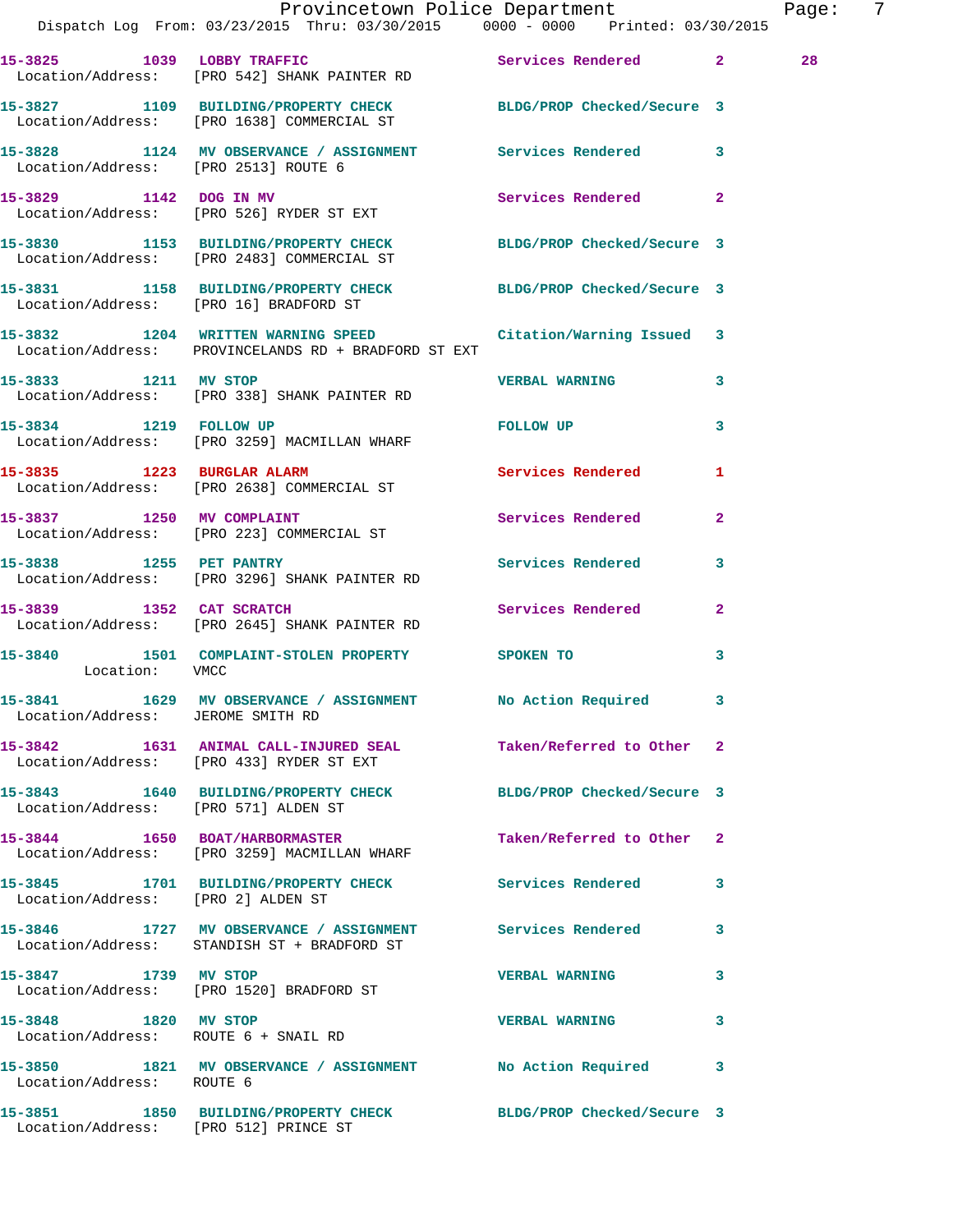|                                 |                                                                                                                   | Provincetown Police Department |              | Pag |
|---------------------------------|-------------------------------------------------------------------------------------------------------------------|--------------------------------|--------------|-----|
|                                 | Dispatch Log From: 03/23/2015 Thru: 03/30/2015 0000 - 0000 Printed: 03/30/2015                                    |                                |              |     |
|                                 | 15-3852 1905 COMPLAINT<br>Location/Address: [PRO 542] SHANK PAINTER RD                                            | <b>SPOKEN TO</b>               | 3            |     |
|                                 | 15-3853 1950 BUILDING/PROPERTY CHECK BLDG/PROP Checked/Secure 3<br>Location/Address: [PRO 1638] COMMERCIAL ST     |                                |              |     |
|                                 | 15-3854 2005 PARK, WALK & TALK<br>Location/Address: [PRO 106] COMMERCIAL ST                                       | No Action Required             | $\mathbf{2}$ |     |
|                                 | 15-3855 2054 BUILDING/PROPERTY CHECK BLDG/PROP Checked/Secure 3<br>Location/Address: [PRO 3259] MACMILLAN WHARF   |                                |              |     |
|                                 | 15-3856 2054 BUILDING/PROPERTY CHECK BLDG/PROP Checked/Secure 3<br>Location/Address: [PRO 519] RACE POINT RD      |                                |              |     |
|                                 | 15-3857 2101 BUILDING/PROPERTY CHECK BLDG/PROP Checked/Secure 3<br>Location/Address: [PRO 1778] SHANK PAINTER RD  |                                |              |     |
| Location/Address: CONWELL ST    | 15-3859 2106 MV OBSERVANCE / ASSIGNMENT No Action Required                                                        |                                | 3            |     |
|                                 | 15-3858 2108 MV OBSERVANCE / ASSIGNMENT Services Rendered<br>Location/Address: JEROME SMITH RD + SHANK PAINTER RD |                                | 3            |     |
|                                 | 15-3860 2144 BUILDING/PROPERTY CHECK BLDG/PROP Checked/Secure 3<br>Location/Address: [PRO 818] COMMERCIAL ST      |                                |              |     |
| For Date: $03/27/2015$ - Friday |                                                                                                                   |                                |              |     |
|                                 | 15-3861 0001 LOBBY TRAFFIC<br>Location/Address: [PRO 542] SHANK PAINTER RD                                        | Services Rendered              | $2^{\circ}$  | 14  |
|                                 | 15-3863 0014 BUILDING/PROPERTY CHECK Services Rendered<br>Location/Address: [PRO 2206] COMMERCIAL ST              |                                | 3            |     |
|                                 | 15-3864 0015 MV OBSERVANCE / ASSIGNMENT No Action Required<br>Location/Address: [PRO 106] COMMERCIAL ST           |                                | 3            |     |
|                                 | 15-3862 0019 BUILDING/PROPERTY CHECK BLDG/PROP Checked/Secure 3<br>Location/Address: [PRO 1778] SHANK PAINTER RD  |                                |              |     |
|                                 | 15-3865 0118 BUILDING/PROPERTY CHECK<br>Location/Address: [PRO 2500] COMMERCIAL ST                                | Services Rendered              | 3            |     |
|                                 | 15-3866 0216 BUILDING/PROPERTY CHECK<br>Location/Address: [PRO 440] HARRY KEMP WAY                                | BLDG/PROP Checked/Secure 3     |              |     |
|                                 | 15-3867 0234 BUILDING/PROPERTY CHECK<br>Location/Address: [PRO 530] SHANK PAINTER RD                              | BLDG/PROP Checked/Secure 3     |              |     |
|                                 | 15-3868 0258 BUILDING/PROPERTY CHECK<br>Location/Address: [PRO 175] COMMERCIAL ST                                 | BLDG/PROP Checked/Secure 3     |              |     |
| 15-3869 0348 ALARM - FIRE       | Location/Address: [PRO 117] COMMERCIAL ST                                                                         | <b>Services Rendered</b>       | 1            |     |
|                                 | 15-3870 0401 BUILDING/PROPERTY CHECK<br>Location/Address: [PRO 2490] PROVINCELANDS RD                             | BLDG/PROP Checked/Secure 3     |              |     |
| 15-3871                         | 0404 BUILDING/PROPERTY CHECK Services Rendered<br>Location/Address: [PRO 2490] PROVINCELANDS RD                   |                                | 3            |     |

**15-3872 0507 BUILDING/PROPERTY CHECK Services Rendered 3**  Location/Address: [PRO 2898] JEROME SMITH RD

**15-3873 0510 BUILDING/PROPERTY CHECK Services Rendered 3** 

Location/Address: [PRO 2489] BRADFORD ST

**15-3874 0516 BUILDING/PROPERTY CHECK BLDG/PROP Checked/Secure 3**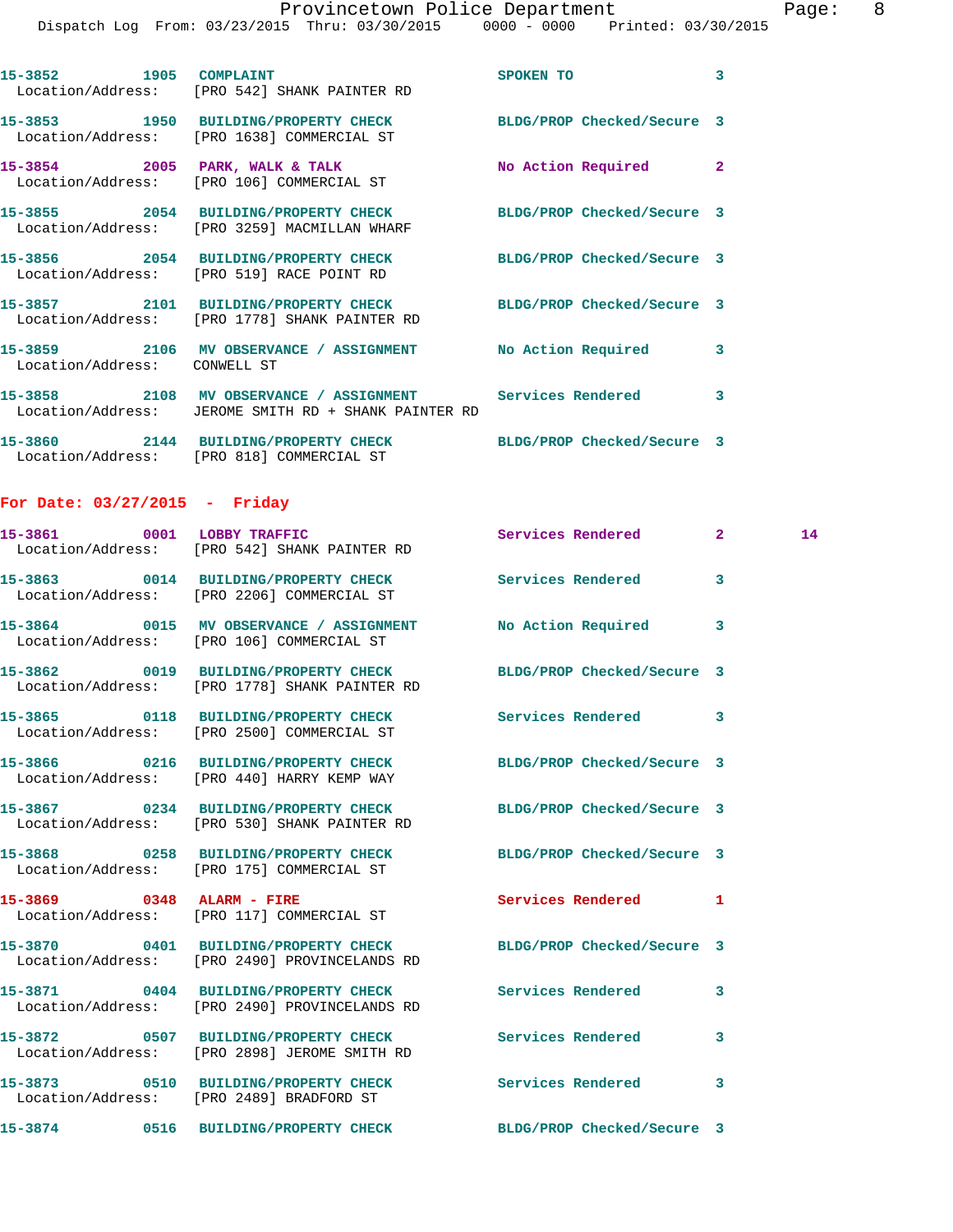|                                      | Provincetown Police Department<br>Dispatch Log From: 03/23/2015 Thru: 03/30/2015 0000 - 0000 Printed: 03/30/2015    |                          |                | Page: 9 |  |
|--------------------------------------|---------------------------------------------------------------------------------------------------------------------|--------------------------|----------------|---------|--|
|                                      | Location/Address: [PRO 447] JEROME SMITH RD                                                                         |                          |                |         |  |
|                                      | 15-3875 0524 MV OBSERVANCE / ASSIGNMENT Services Rendered 3<br>Location/Address: SNAIL RD + COMMERCIAL ST           |                          |                |         |  |
|                                      | 15-3876 0525 BUILDING/PROPERTY CHECK BLDG/PROP Checked/Secure 3<br>Location/Address: [PRO 182] COMMERCIAL ST        |                          |                |         |  |
|                                      | 15-3877 0556 PARK, WALK & TALK<br>Location/Address: [PRO 516] RACE POINT RD                                         | Services Rendered 2      |                |         |  |
|                                      | 15-3878 0614 BUILDING/PROPERTY CHECK BLDG/PROP Checked/Secure 3<br>Location/Address: [PRO 175] COMMERCIAL ST        |                          |                |         |  |
|                                      | 15-3879 0735 BUILDING/PROPERTY CHECK Services Rendered 3<br>Location/Address: [PRO 3259] MACMILLAN WHARF            |                          |                |         |  |
|                                      | 15-3880 0809 SEAL CHECK<br>Location/Address: [PRO 3265] COMMERCIAL ST                                               | <b>Services Rendered</b> | $\overline{2}$ |         |  |
|                                      | 15-3881 0813 AT SCHOOL<br>Location/Address: [PRO 569] WINSLOW ST                                                    | Services Rendered 3      |                |         |  |
| Location: ROUTE 6 I/B                | 15-3882 0820 MV OBSERVANCE / ASSIGNMENT Services Rendered 3                                                         |                          |                |         |  |
|                                      | 15-3883 0834 VERBAL SPEED<br>Location/Address: [PRO 2479] ROUTE 6                                                   | VERBAL WARNING 3         |                |         |  |
|                                      | 15-3884 0838 VERBAL DEFECTIVE<br>Location/Address: [PRO 539] SHANK PAINTER RD                                       | VERBAL WARNING 3         |                |         |  |
|                                      | 15-3885 0938 BUILDING/PROPERTY CHECK BLDG/PROP Checked/Secure 3<br>Location/Address: [PRO 3317] CEMETERY RD         |                          |                | 1       |  |
| Location/Address: BRADFORD ST        | 15-3886 1004 BUILDING/PROPERTY CHECK BLDG/PROP Checked/Secure 3                                                     |                          |                |         |  |
|                                      | 15-3887 1058 BUILDING/PROPERTY CHECK BLDG/PROP Checked/Secure 3<br>Location/Address: [PRO 447] JEROME SMITH RD      |                          |                |         |  |
|                                      | 15-3888 1101 VERBAL REGISTRATION VERBAL WARNING 3<br>Location/Address: [PRO 447] JEROME SMITH RD                    |                          |                |         |  |
|                                      | 15-3889 1108 MV OBSERVANCE / ASSIGNMENT Services Rendered 3<br>Location/Address: JEROME SMITH RD + SHANK PAINTER RD |                          |                |         |  |
|                                      | 15-3890 1110 BUILDING/PROPERTY CHECK BLDG/PROP Checked/Secure 3<br>Location/Address: [PRO 2500] COMMERCIAL ST       |                          |                |         |  |
|                                      | 15-3891 1139 ALARM - FIRE<br>Location/Address: [PRO 57] BRADFORD ST                                                 | False Alarm 1            |                |         |  |
|                                      | 15-3892 1257 PARK, WALK & TALK 1997 Services Rendered 2<br>Location/Address: [PRO 516] RACE POINT RD                |                          |                |         |  |
|                                      | 15-3893 1336 BUILDING/PROPERTY CHECK BLDG/PROP Checked/Secure 3<br>Location/Address: [PRO 564] BAYBERRY AVE         |                          |                |         |  |
|                                      | 15-3894 1349 BUILDING/PROPERTY CHECK BLDG/PROP Checked/Secure 3<br>Location/Address: [PRO 519] RACE POINT RD        |                          |                |         |  |
| Location/Address: [PRO 2521] ROUTE 6 | 15-3895 1353 MV OBSERVANCE / ASSIGNMENT Services Rendered 3                                                         |                          |                |         |  |
|                                      | 15-3896 1420 RABIES CLINIC<br>Location/Address: [PRO 2645] SHANK PAINTER RD                                         | Services Rendered 2      |                |         |  |
| 15-3897 1444 ASSIST CITIZEN          | Location/Address: [PRO 542] SHANK PAINTER RD                                                                        | <b>SPOKEN TO</b>         | 3              |         |  |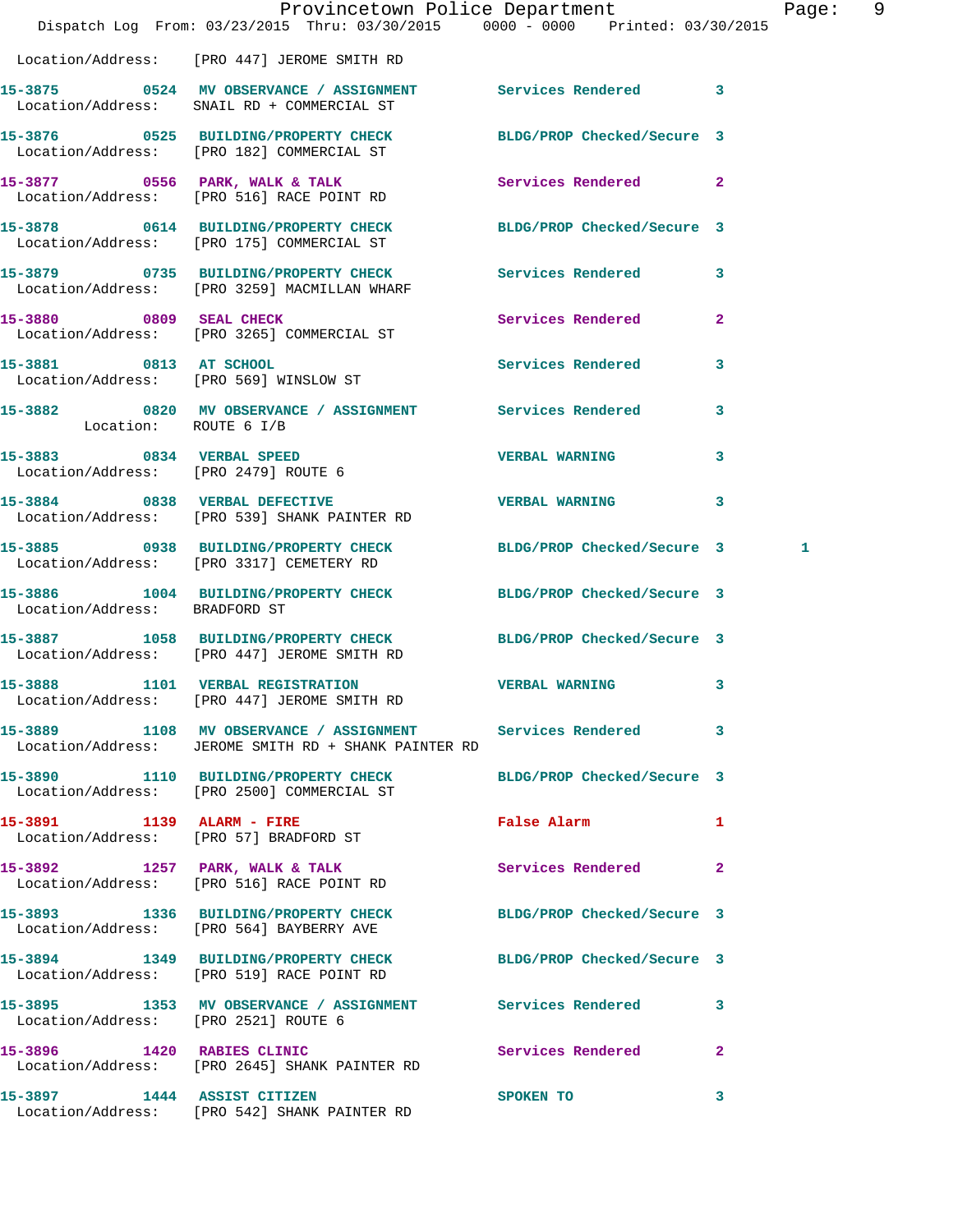|                                                              | Provincetown Police Department<br>Dispatch Log From: 03/23/2015 Thru: 03/30/2015 0000 - 0000 Printed: 03/30/2015 |                           |                |
|--------------------------------------------------------------|------------------------------------------------------------------------------------------------------------------|---------------------------|----------------|
|                                                              |                                                                                                                  |                           |                |
| Location/Address: [PRO 51] BRADFORD ST                       | 15-3899 1519 BUILDING/PROPERTY CHECK BLDG/PROP Checked/Secure 3                                                  |                           |                |
|                                                              | 15-3898 1521 MEDICAL EMERGENCY<br>Location/Address: [PRO 3222] ALDEN ST                                          | PATIENT REFUSAL           | 1              |
|                                                              | 15-3900 1530 ASSIST CITIZEN<br>Location/Address: [PRO 1287] BRADFORD ST                                          | No Action Required        | 3              |
| 15-3901 1550 FOUND KEYS                                      | Location/Address: [PRO 542] SHANK PAINTER RD                                                                     | <b>No Action Required</b> | 3              |
|                                                              | 15-3902 1554 BUILDING/PROPERTY CHECK BLDG/PROP Checked/Secure 3<br>Location/Address: [PRO 2818] CONWELL ST       |                           |                |
| 15-3903 1607 MV VS SIGN<br>Location/Address: COMMERCIAL ST   |                                                                                                                  | Services Rendered         | 1              |
|                                                              | 15-3904 1613 COMPLAINT<br>Location/Address: [PRO 542] SHANK PAINTER RD                                           | <b>SPOKEN TO</b>          | 3              |
| Location/Address: [PRO 3440] ROUTE 6                         | 15-3905 1635 MV OBSERVANCE / ASSIGNMENT No Action Required                                                       |                           | 3              |
|                                                              | 15-3906 1652 BUILDING/PROPERTY CHECK BLDG/PROP Checked/Secure 3<br>Location/Address: [PRO 519] RACE POINT RD     |                           |                |
| 15-3907 1700 MV DISABLED                                     | Location/Address: SHANK PAINTER RD + BRADFORD ST                                                                 | Services Rendered         | $\mathbf{2}$   |
| 15-3908 1705 HAZARDS<br>Location/Address: COURT ST           |                                                                                                                  | No Action Required        | $\overline{2}$ |
|                                                              | 15-3909 1715 ASSIST CITIZEN<br>Location/Address: [PRO 2880] COURT ST                                             | No Action Required        | 3              |
|                                                              | 15-3910 1733 PARKING COMPLAINT / GENERAL Services Rendered<br>Location/Address: [PRO 204] COMMERCIAL ST          |                           | 3              |
| 15-3911 1752 MV STOP                                         | Location/Address: [PRO 3296] SHANK PAINTER RD                                                                    | <b>VERBAL WARNING</b>     | 3              |
| Location/Address: ROUTE 6                                    | 15-3912 1752 MV OBSERVANCE / ASSIGNMENT                                                                          | No Action Required 3      |                |
|                                                              | 15-3913 1816 BUILDING/PROPERTY CHECK BLDG/PROP Checked/Secure 3<br>Location/Address: [PRO 444] HIGH POLE HILL    |                           |                |
| 15-3914 1916 MV STOP                                         | Location/Address: CEMETERY RD + CONWELL ST                                                                       | <b>VERBAL WARNING</b>     | 3              |
| 15-3915 2004 MV STOP                                         | Location/Address: COURT ST + BRADFORD ST                                                                         | <b>VERBAL WARNING</b>     | 3              |
| 15-3916 2025 ANIMAL CALL                                     | Location/Address: SOPER ST + TREMONT ST                                                                          | Could Not Locate          | 2              |
| 15-3917 2109 MV STOP<br>Location/Address: ROUTE 6 + SNAIL RD |                                                                                                                  | <b>VERBAL WARNING</b>     | 3              |
|                                                              | 15-3918 2249 PARKING COMPLAINT / GENERAL Services Rendered<br>Location/Address: [PRO 1657] BREWSTER ST           |                           | 3              |
|                                                              | 15-3919 2301 BUILDING/PROPERTY CHECK BLDG/PROP Checked/Secure 3<br>Location/Address: [PRO 2543] MACMILLAN WHARF  |                           |                |
| 15-3920 2302 PROPERTY DAMAGE<br>Refer To Accident: 15-19-AC  | Location/Address: [PRO 3912] SHANKPAINTER RD                                                                     | Services Rendered         | 3              |
| 15-3921                                                      | 2324 BUILDING/PROPERTY CHECK Services Rendered                                                                   |                           | 3              |

Page: 10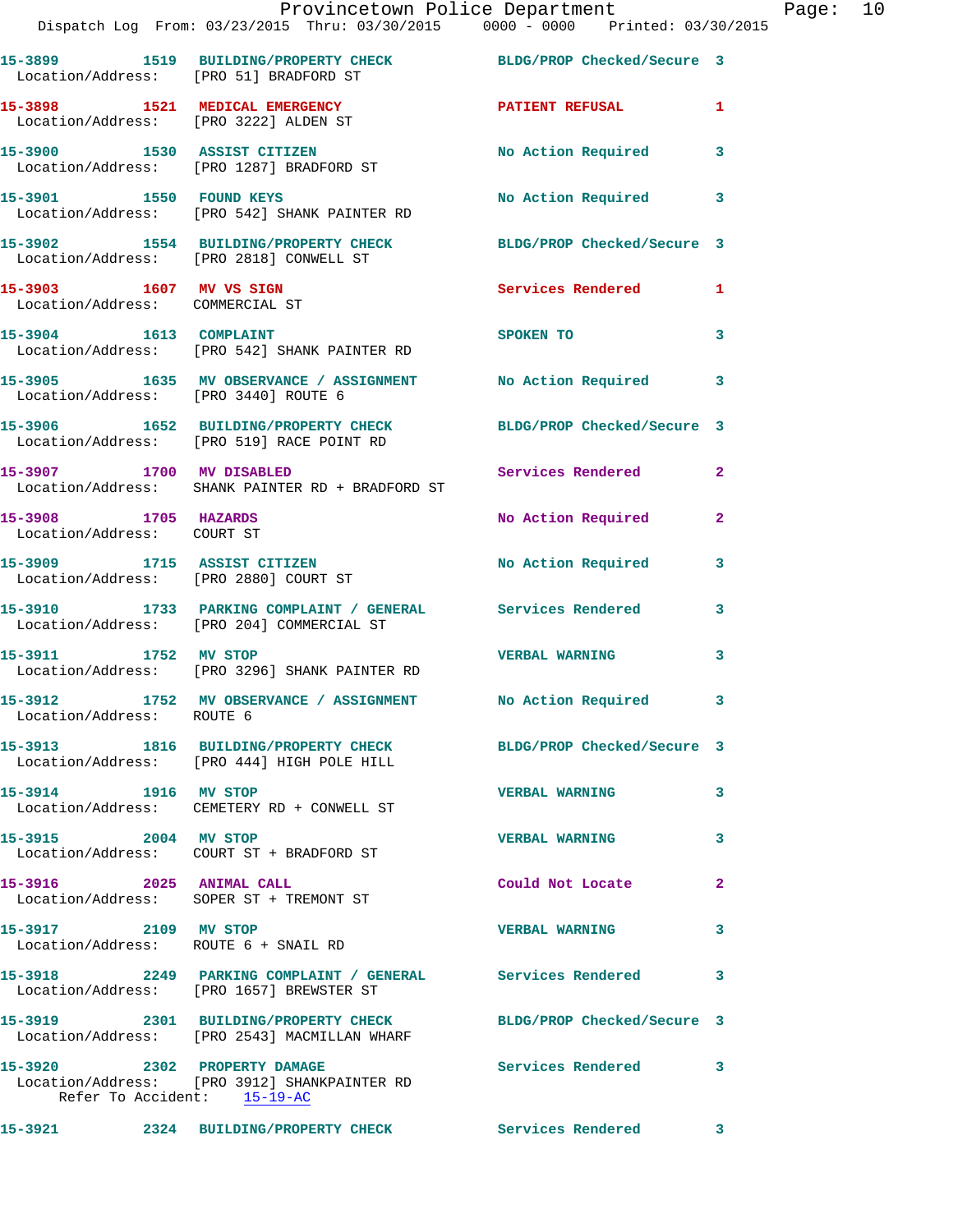|                                      | Dispatch Log From: 03/23/2015 Thru: 03/30/2015 0000 - 0000 Printed: 03/30/2015                                  | Provincetown Police Department                                                                                                                                                                                                                 | Page: 11 |  |
|--------------------------------------|-----------------------------------------------------------------------------------------------------------------|------------------------------------------------------------------------------------------------------------------------------------------------------------------------------------------------------------------------------------------------|----------|--|
|                                      | Location/Address: [PRO 175] COMMERCIAL ST                                                                       |                                                                                                                                                                                                                                                |          |  |
|                                      | 15-3923 2335 MV OBSERVANCE / ASSIGNMENT Services Rendered 3<br>Location/Address: [PRO 2898] JEROME SMITH RD     |                                                                                                                                                                                                                                                |          |  |
|                                      | 15-3922 2338 BUILDING/PROPERTY CHECK BLDG/PROP Checked/Secure 3<br>Location/Address: [PRO 530] SHANK PAINTER RD |                                                                                                                                                                                                                                                |          |  |
|                                      | 15-3924 2342 MV OBSERVANCE / ASSIGNMENT Services Rendered 3<br>Location/Address: [PRO 2489] BRADFORD ST         |                                                                                                                                                                                                                                                |          |  |
| For Date: $03/28/2015$ - Saturday    |                                                                                                                 |                                                                                                                                                                                                                                                |          |  |
|                                      | 15-3925 0000 LOBBY TRAFFIC<br>Location/Address: [PRO 542] SHANK PAINTER RD                                      | Services Rendered 2                                                                                                                                                                                                                            | 16       |  |
|                                      | 15-3928 0012 DOMESTIC<br>Location/Address: [PRO 3443] COMMERCIAL ST                                             | SPOKEN TO THE SPOKEN OF THE SPOKEN OF THE SPOKEN OF THE SPOKEN OF THE SPOKEN OF THE SPOKEN OF THE SPOKEN OF THE SPOKEN OF THE SPOKEN OF THE SPOKEN OF THE SPOKEN OF THE SPOKEN OF THE SPOKEN OF THE SPOKEN OF THE SPOKEN OF TH<br>$\mathbf{3}$ |          |  |
|                                      | 15-3927 0013 BUILDING/PROPERTY CHECK BLDG/PROP Checked/Secure 3<br>Location/Address: [PRO 569] WINSLOW ST       |                                                                                                                                                                                                                                                |          |  |
|                                      | 15-3929 0017 ALARM - GENERAL<br>Location/Address: [PRO 395] COMMERCIAL ST                                       | No Action Required 1                                                                                                                                                                                                                           |          |  |
| Location: CENTER ROAM                | 15-3930 0028 PARK, WALK & TALK                                                                                  | Services Rendered<br>$\overline{2}$                                                                                                                                                                                                            |          |  |
|                                      | 15-3931 0033 BUILDING/PROPERTY CHECK BLDG/PROP Checked/Secure 3<br>Location/Address: [PRO 182] COMMERCIAL ST    |                                                                                                                                                                                                                                                |          |  |
|                                      | 15-3932 0106 BUILDING/PROPERTY CHECK<br>Location/Address: [PRO 1638] COMMERCIAL ST                              | BLDG/PROP Checked/Secure 3                                                                                                                                                                                                                     |          |  |
|                                      | 15-3933 0111 MV OBSERVANCE / ASSIGNMENT Services Rendered 3<br>Location/Address: [PRO 1771] CONWELL ST          |                                                                                                                                                                                                                                                |          |  |
|                                      | 15-3934 0126 MV OBSERVANCE / ASSIGNMENT<br>Location/Address: [PRO 2577] BRADFORD ST                             | No Action Required 3                                                                                                                                                                                                                           |          |  |
| Location/Address: [PRO 2] ALDEN ST   | 15-3935 0143 BUILDING/PROPERTY CHECK BLDG/PROP Checked/Secure 3                                                 |                                                                                                                                                                                                                                                |          |  |
|                                      | 15-3936 0149 BUILDING/PROPERTY CHECK<br>Location/Address: [PRO 2206] COMMERCIAL ST                              | Services Rendered 3                                                                                                                                                                                                                            |          |  |
|                                      | 15-3937 0222 BUILDING/PROPERTY CHECK<br>Location/Address: [PRO 488] MAYFLOWER AVE                               | BLDG/PROP Checked/Secure 3                                                                                                                                                                                                                     |          |  |
| 15-3939 0228 HAZARDS                 | Location/Address: [PRO 488] MAYFLOWER ST                                                                        | Taken/Referred to Other 2                                                                                                                                                                                                                      |          |  |
|                                      | 15-3938 0231 BUILDING/PROPERTY CHECK<br>Location/Address: [PRO 519] RACE POINT RD                               | BLDG/PROP Checked/Secure 3                                                                                                                                                                                                                     |          |  |
|                                      | 15-3940 0514 BUILDING/PROPERTY CHECK BLDG/PROP Checked/Secure 3<br>Location/Address: [PRO 3259] MACMILLAN WHARF |                                                                                                                                                                                                                                                |          |  |
| Location/Address: [PRO 571] ALDEN ST | 15-3941 0604 BUILDING/PROPERTY CHECK Services Rendered 3                                                        |                                                                                                                                                                                                                                                |          |  |
|                                      | 15-3942 0610 BUILDING/PROPERTY CHECK<br>Location/Address: [PRO 440] HARRY KEMP WAY                              | BLDG/PROP Checked/Secure 3                                                                                                                                                                                                                     |          |  |
|                                      | 15-3943 0626 BUILDING/PROPERTY CHECK BLDG/PROP Checked/Secure 3<br>Location/Address: [PRO 2468] COMMERCIAL ST   |                                                                                                                                                                                                                                                |          |  |
| 15-3944 0653 NOBLE AWAY              |                                                                                                                 | Services Rendered 3                                                                                                                                                                                                                            |          |  |
| 15-3945                              | 0757 BUILDING/PROPERTY CHECK BLDG/PROP Checked/Secure 3                                                         |                                                                                                                                                                                                                                                |          |  |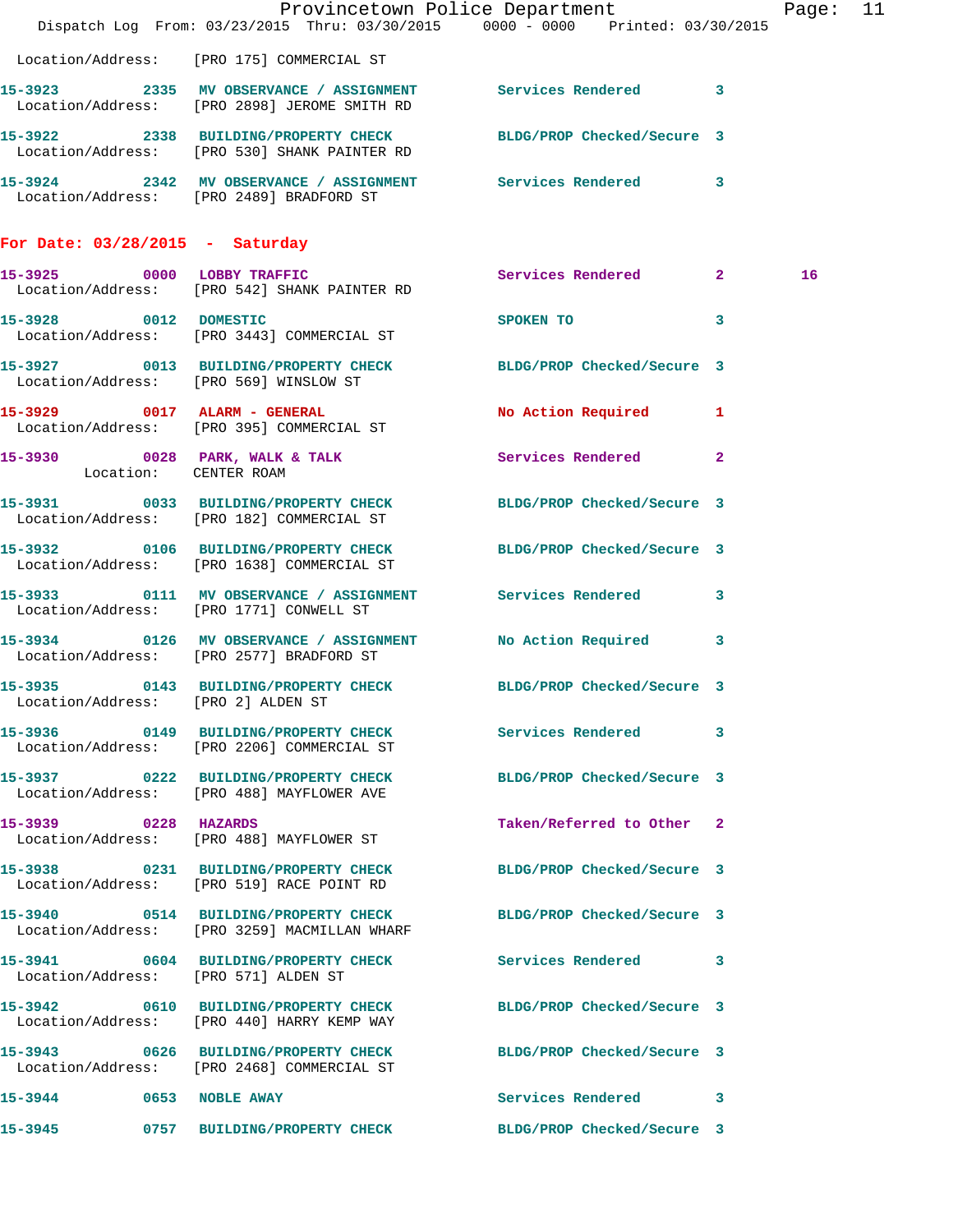|                                       | Dispatch Log From: 03/23/2015 Thru: 03/30/2015 0000 - 0000 Printed: 03/30/2015                                | Provincetown Police Department | Page: 12       |  |
|---------------------------------------|---------------------------------------------------------------------------------------------------------------|--------------------------------|----------------|--|
|                                       | Location/Address: [PRO 447] JEROME SMITH RD                                                                   |                                |                |  |
| Location/Address: [PRO 512] PRINCE ST | 15-3946 0819 BUILDING/PROPERTY CHECK Services Rendered 3                                                      |                                |                |  |
| Location/Address: [PRO 3287] ROUTE 6  | 15-3947 0823 BUILDING/PROPERTY CHECK BLDG/PROP Checked/Secure 3                                               |                                |                |  |
| Location/Address: [PRO 512] PRINCE ST | 15-3948 0825 BUILDING/PROPERTY CHECK BLDG/PROP Checked/Secure 3                                               |                                |                |  |
| Location/Address: [PRO 571] ALDEN ST  | 15-3949 0903 BUILDING/PROPERTY CHECK BLDG/PROP Checked/Secure 3                                               |                                |                |  |
| Location/Address: [PRO 2513] ROUTE 6  | 15-3950 0908 MV OBSERVANCE / ASSIGNMENT Services Rendered 3                                                   |                                |                |  |
|                                       | 15-3952 0943 RABIES CLINIC<br>Location/Address: [PRO 2645] SHANK PAINTER RD                                   | Services Rendered              | $\mathbf{2}$   |  |
| 15-3954 1107 RENTAL SCAM              | Location/Address: [PRO 2403] ATWOOD AVE                                                                       | Services Rendered              | $\overline{2}$ |  |
|                                       | 15-3955 1110 WATER CALL<br>Location/Address: [PRO 858] COMMERCIAL ST                                          | Services Rendered 3            |                |  |
|                                       | 15-3956 1148 PARK, WALK & TALK<br>Location/Address: [PRO 106] COMMERCIAL ST                                   | Services Rendered 2            |                |  |
|                                       | 15-3957 1210 BUILDING/PROPERTY CHECK BLDG/PROP Checked/Secure 3<br>Location/Address: [PRO 1638] COMMERCIAL ST |                                |                |  |
| Location/Address: BRADFORD ST         | 15-3958 1250 BUILDING/PROPERTY CHECK BLDG/PROP Checked/Secure 3                                               |                                |                |  |
|                                       | 15-3959 1309 ASSIST CITIZEN<br>Location/Address: [PRO 542] SHANK PAINTER RD                                   | Services Rendered 3            |                |  |
|                                       | 15-3961 1349 BUILDING/PROPERTY CHECK BLDG/PROP Checked/Secure 3<br>Location/Address: [PRO 2818] CONWELL ST    |                                |                |  |
| 15-3960                               | 1351 BUILDING/PROPERTY CHECK BLDG/PROP Checked/Secure 3<br>Location/Address: [PRO 3259] MACMILLAN WHARF       |                                |                |  |
| Location/Address: ROUTE 6             | 15-3963 1417 MV OBSERVANCE / ASSIGNMENT No Action Required 3                                                  |                                |                |  |
|                                       | 15-3964 1426 BUILDING/PROPERTY CHECK<br>Location/Address: [PRO 519] RACE POINT RD                             | BLDG/PROP Checked/Secure 3     |                |  |
|                                       | 15-3965 1520 MV DISABLED<br>Location/Address: [PRO 440] HARRY KEMP WAY                                        | Services Rendered              | $\mathbf{2}$   |  |
| Location/Address: ROUTE 6             | 15-3966 1609 MV OBSERVANCE / ASSIGNMENT No Action Required 3                                                  |                                |                |  |
| Location/Address: [PRO 571] ALDEN ST  | 15-3967 1629 BUILDING/PROPERTY CHECK                                                                          | <b>No Action Required</b>      | 3              |  |
|                                       | 15-3968 1633 BUILDING/PROPERTY CHECK Services Rendered 3<br>Location/Address: [PRO 2977] COMMERCIAL ST        |                                |                |  |
|                                       | 15-3969 1643 MV STOP<br>Location/Address: HOWLAND ST + ROUTE 6                                                | <b>VERBAL WARNING</b>          | 3              |  |
|                                       | 15-3970 1657 MV OBSERVANCE / ASSIGNMENT Services Rendered 3<br>Location/Address: [PRO 106] COMMERCIAL ST      |                                |                |  |
|                                       | 15-3971 1736 HAZARDS<br>Location/Address: [PRO 350] COMMERCIAL ST                                             | No Action Required             | $\mathbf{2}$   |  |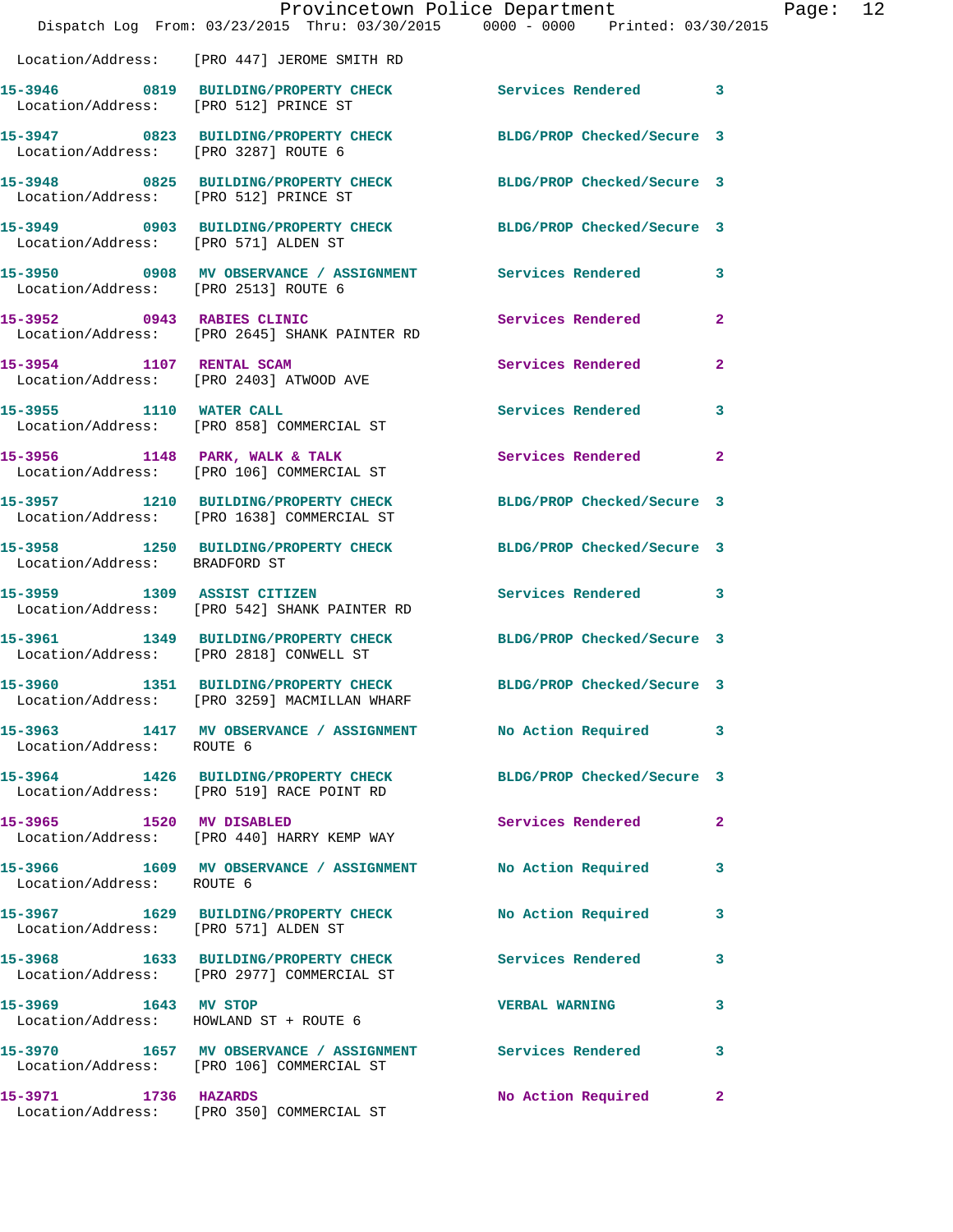|                                                      | Provincetown Police Department<br>Dispatch Log From: 03/23/2015 Thru: 03/30/2015 0000 - 0000 Printed: 03/30/2015 |                            |              | Page: 13 |  |
|------------------------------------------------------|------------------------------------------------------------------------------------------------------------------|----------------------------|--------------|----------|--|
|                                                      | 15-3972 1739 MV STOP 15-3972 2012 VERBAL WARNING<br>Location/Address: STANDISH ST + COMMERCIAL ST                |                            |              |          |  |
|                                                      | 15-3973 1740 BUILDING/PROPERTY CHECK BLDG/PROP Checked/Secure 3<br>Location/Address: [PRO 2543] MACMILLAN WHARF  |                            |              |          |  |
|                                                      | 15-3974 1751 BUILDING/PROPERTY CHECK Services Rendered 3<br>Location/Address: [PRO 2898] JEROME SMITH RD         |                            |              |          |  |
| 15-3975 1759 MV STOP<br>Location/Address: CONWELL ST |                                                                                                                  | VERBAL WARNING 3           |              |          |  |
|                                                      | 15-3976 1812 BUILDING/PROPERTY CHECK BLDG/PROP Checked/Secure 3<br>Location/Address: [PRO 444] HIGH POLE HILL    |                            |              |          |  |
|                                                      | 15-3977 1826 BUILDING/PROPERTY CHECK BLDG/PROP Checked/Secure 3<br>Location/Address: [PRO 175] COMMERCIAL ST     |                            |              |          |  |
|                                                      | 15-3978 1931 MEDICAL EMERGENCY PATIENT REFUSAL 1<br>Location/Address: [PRO 1992] COMMERCIAL ST                   |                            |              |          |  |
|                                                      | 15-3979 1948 BUILDING/PROPERTY CHECK BLDG/PROP Checked/Secure 3<br>Location/Address: [PRO 3259] MACMILLAN WHARF  |                            |              |          |  |
|                                                      | 15-3980 1954 BUILDING/PROPERTY CHECK Services Rendered 3<br>Location/Address: [PRO 2483] COMMERCIAL ST           |                            |              |          |  |
|                                                      | 15-3981 1956 BUILDING/PROPERTY CHECK No Action Required 3<br>Location/Address: [PRO 512] PRINCE ST               |                            |              |          |  |
|                                                      | 15-3982 2011 RIDE ALONG<br>Location/Address: [PRO 542] SHANK PAINTER RD                                          | Services Rendered 3        |              |          |  |
| Location/Address: BRADFORD ST                        | 15-3983 2032 MV OBSERVANCE / ASSIGNMENT No Action Required                                                       |                            | 3            |          |  |
|                                                      | 15-3984 2040 BUILDING/PROPERTY CHECK Services Rendered 3<br>Location/Address: [PRO 2206] COMMERCIAL ST           |                            |              |          |  |
| Location/Address: [PRO 3222] ALDEN ST                | 15-3986 2101 911 GENERAL                                                                                         | Services Rendered          | $\mathbf{1}$ |          |  |
|                                                      | 15-3985 2109 BUILDING/PROPERTY CHECK<br>Location/Address: [PRO 16] BRADFORD ST                                   | BLDG/PROP Checked/Secure 3 |              |          |  |
|                                                      | 15-3987 2320 PARK, WALK & TALK<br>Location/Address: [PRO 208] COMMERCIAL ST                                      | Services Rendered 2        |              |          |  |
|                                                      | 15-3988 2326 BUILDING/PROPERTY CHECK BLDG/PROP Checked/Secure 3<br>Location/Address: [PRO 554] TREMONT ST        |                            |              |          |  |
|                                                      | 15-3989 2336 BUILDING/PROPERTY CHECK BLDG/PROP Checked/Secure 3<br>Location/Address: [PRO 3259] MACMILLAN WHARF  |                            |              |          |  |
|                                                      | 15-3990 2341 MV OBSERVANCE / ASSIGNMENT<br>Location/Address: CONWELL ST + OFF CONWELL ST                         | Services Rendered 3        |              |          |  |
|                                                      | 15-3991 2352 BUILDING/PROPERTY CHECK BLDG/PROP Checked/Secure 3<br>Location/Address: [PRO 3256] COMMERCIAL ST    |                            |              |          |  |
| For Date: 03/29/2015 - Sunday                        |                                                                                                                  |                            |              |          |  |
|                                                      | 15-3992 0008 MV OBSERVANCE / ASSIGNMENT Services Rendered<br>Location/Address: [PRO 2577] BRADFORD ST            |                            | 3            |          |  |
|                                                      | 15-3993 0012 ANIMAL CALL/INJURED FOX Services Rendered<br>Location/Address: [PRO 306] COMMERCIAL ST              |                            | $\mathbf{2}$ |          |  |
|                                                      | 15-3996 0012 NOTIFY PROVIDENCE/MEDICAL Services Rendered                                                         |                            | $\mathbf{2}$ |          |  |

Location/Address: [PRO 542] SHANK PAINTER RD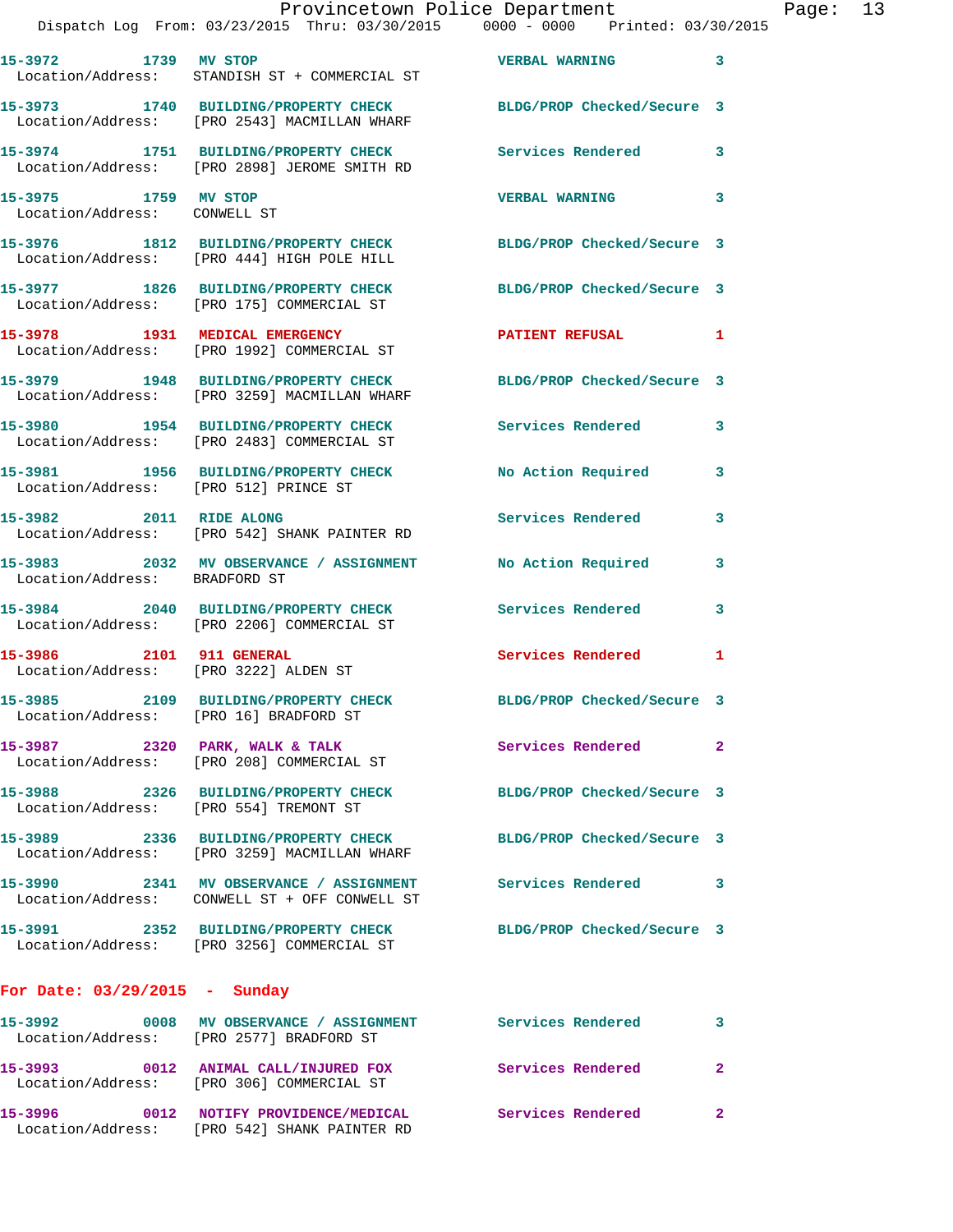|                                                                     | 15-3994 0017 BUILDING/PROPERTY CHECK<br>Location/Address: [PRO 99] COMMERCIAL ST                                       | BLDG/PROP Checked/Secure 3 |              |   |
|---------------------------------------------------------------------|------------------------------------------------------------------------------------------------------------------------|----------------------------|--------------|---|
| 15-3995 0031 MV STOP                                                | Location/Address: [PRO 617] BRADFORD ST                                                                                | <b>VERBAL WARNING</b>      | 3            |   |
|                                                                     | Location/Address: BRADFORD ST + HOWLAND ST                                                                             |                            | 3            |   |
| Location/Address: [PRO 606] CONWELL ST                              | 15-3998 0116 MV OBSERVANCE / ASSIGNMENT Services Rendered                                                              |                            | 3            |   |
|                                                                     | 15-3999 0140 BUILDING/PROPERTY CHECK BLDG/PROP Checked/Secure 3<br>Location/Address: [PRO 530] SHANK PAINTER RD        |                            |              |   |
|                                                                     | 15-4000  0143 MV OBSERVANCE / ASSIGNMENT Services Rendered<br>Location/Address: SHANK PAINTER RD + CAPTAIN BERTIES WAY |                            | 3            |   |
|                                                                     | 15-4001 0146 BUILDING/PROPERTY CHECK BLDG/PROP Checked/Secure 3<br>Location/Address: [PRO 2500] COMMERCIAL ST          |                            |              |   |
|                                                                     | 15-4002 0211 BUILDING/PROPERTY CHECK<br>Location/Address: [PRO 105] COMMERCIAL ST                                      | BLDG/PROP Checked/Secure 3 |              |   |
| 15-4003 0220 ALARM/TROUBLE<br>Location/Address: [PRO 3222] ALDEN ST |                                                                                                                        | <b>Services Rendered</b>   | 1            |   |
|                                                                     | 15-4004 0234 BUILDING/PROPERTY CHECK<br>Location/Address: [PRO 488] MAYFLOWER AVE                                      | BLDG/PROP Checked/Secure 3 |              |   |
|                                                                     | 15-4005 0249 BUILDING/PROPERTY CHECK<br>Location/Address: [PRO 526] RYDER ST EXT                                       | BLDG/PROP Checked/Secure 3 |              |   |
| 15-4006 0249 LOBBY TRAFFIC                                          | Location/Address: [PRO 542] SHANK PAINTER RD                                                                           | Services Rendered          | $\mathbf{2}$ | 3 |
| Refer To Arrest: 15-43-AR                                           | 15-4007 0258 SUSPICIOUS ACTIVITY/MV<br>Location/Address: COMMERCIAL ST + WINTHROP ST                                   | Arrest(s) Made             | $\mathbf{2}$ |   |
|                                                                     | 15-4008 0449 BUILDING/PROPERTY CHECK BLDG/PROP Checked/Secure 3<br>Location/Address: [PRO 1778] SHANK PAINTER RD       |                            |              |   |
|                                                                     | 15-4009 0456 BUILDING/PROPERTY CHECK BLDG/PROP Checked/Secure 3<br>Location/Address: [PRO 3259] MACMILLAN WHARF        |                            |              |   |
| 0520 SERVICE CALL<br>15-4010                                        | Location/Address: [PRO 542] SHANK PAINTER RD                                                                           | <b>Services Rendered</b>   | 3            |   |
|                                                                     | 15-4011 0551 HAZARDS/STOP SIGN DOWN<br>Location/Address: MECHANIC ST + TREMONT ST                                      | Services Rendered          | $\mathbf{2}$ |   |
|                                                                     | 15-4012 0607 BUILDING/PROPERTY CHECK<br>Location/Address: [PRO 519] RACE POINT RD                                      | BLDG/PROP Checked/Secure 3 |              |   |
|                                                                     | 15-4013 0701 MEDICAL EMERGENCY<br>Location/Address: [PRO 991] MECHANIC ST                                              | PATIENT REFUSAL            | 1.           | 2 |
| 15-4014 0737 MEDICAL EMERGENCY                                      | Location/Address: [PRO 1109] SOMERSET RD                                                                               | Transported to Hospital    | 1            |   |
|                                                                     | 15-4015 0746 BUILDING/PROPERTY CHECK<br>Location/Address: [PRO 2977] COMMERCIAL ST                                     | Services Rendered          | 3            |   |
|                                                                     | 15-4017 0821 MV OBSERVANCE / ASSIGNMENT Services Rendered<br>Location/Address: STANDISH ST + BRADFORD ST               |                            | 3            |   |
|                                                                     | 15-4018 0916 MEDICAL EMERGENCY<br>Location/Address: [PRO 542] SHANK PAINTER RD                                         | Transported to Hospital 1  |              |   |